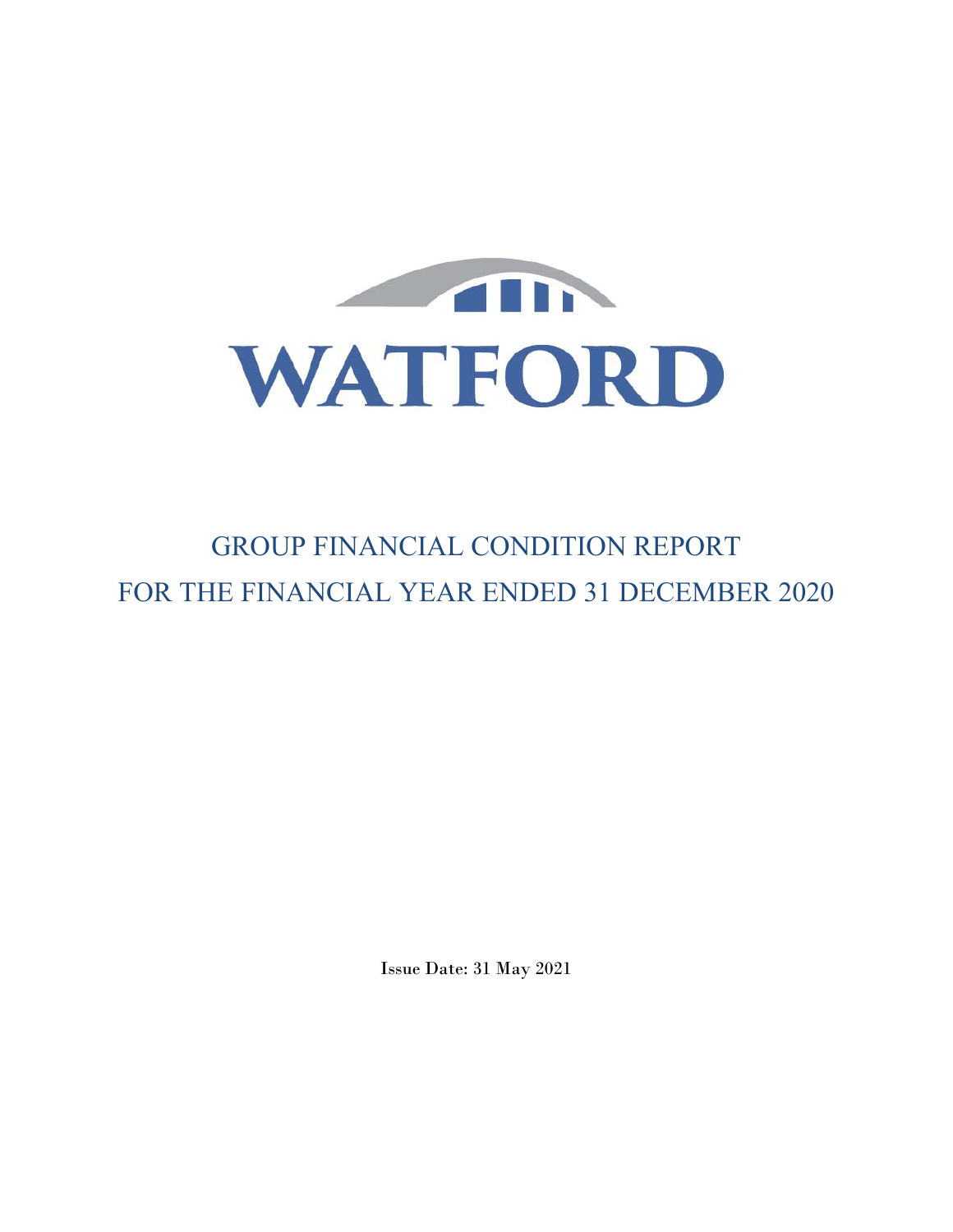## FINANCIAL CONDITION REPORT

## **Table of Contents**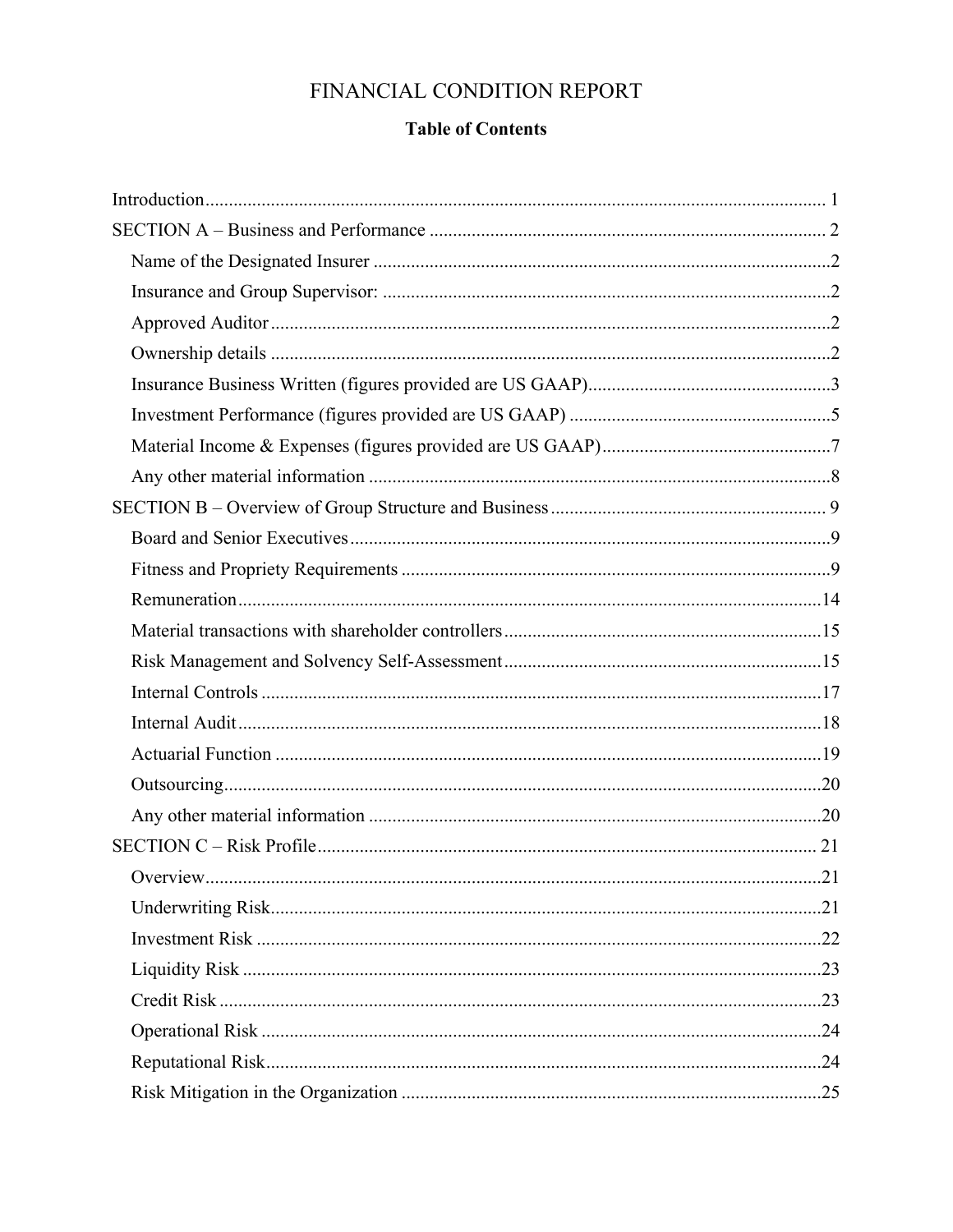| Investment in Assets in Accordance With the Prudent Person Principles of the Code of        |  |
|---------------------------------------------------------------------------------------------|--|
|                                                                                             |  |
|                                                                                             |  |
|                                                                                             |  |
| Valuation Bases, Assumptions and Methods to Derive the Value of Each Asset Class 27         |  |
| Valuation Bases, Assumptions and Methods to Derive the Value of Technical Provisions 27     |  |
|                                                                                             |  |
| Valuation Bases, Assumptions and Methods to Derive the Value of Other Liabilities28         |  |
|                                                                                             |  |
|                                                                                             |  |
|                                                                                             |  |
| Confirmation of Eligible Capital That is Subject to Transitional Arrangements 30            |  |
|                                                                                             |  |
| Identification of Ancillary Capital Instruments Approved by the Authority30                 |  |
| Identification of Differences in Shareholder's Equity as Stated in the Financial Statements |  |
|                                                                                             |  |
| A Description of the Amount and Circumstances Surrounding the Non-Compliance, the           |  |
| Where the Non-Compliance is not Resolved, a Description of the Amount of the Non-           |  |
|                                                                                             |  |
|                                                                                             |  |
|                                                                                             |  |
|                                                                                             |  |
|                                                                                             |  |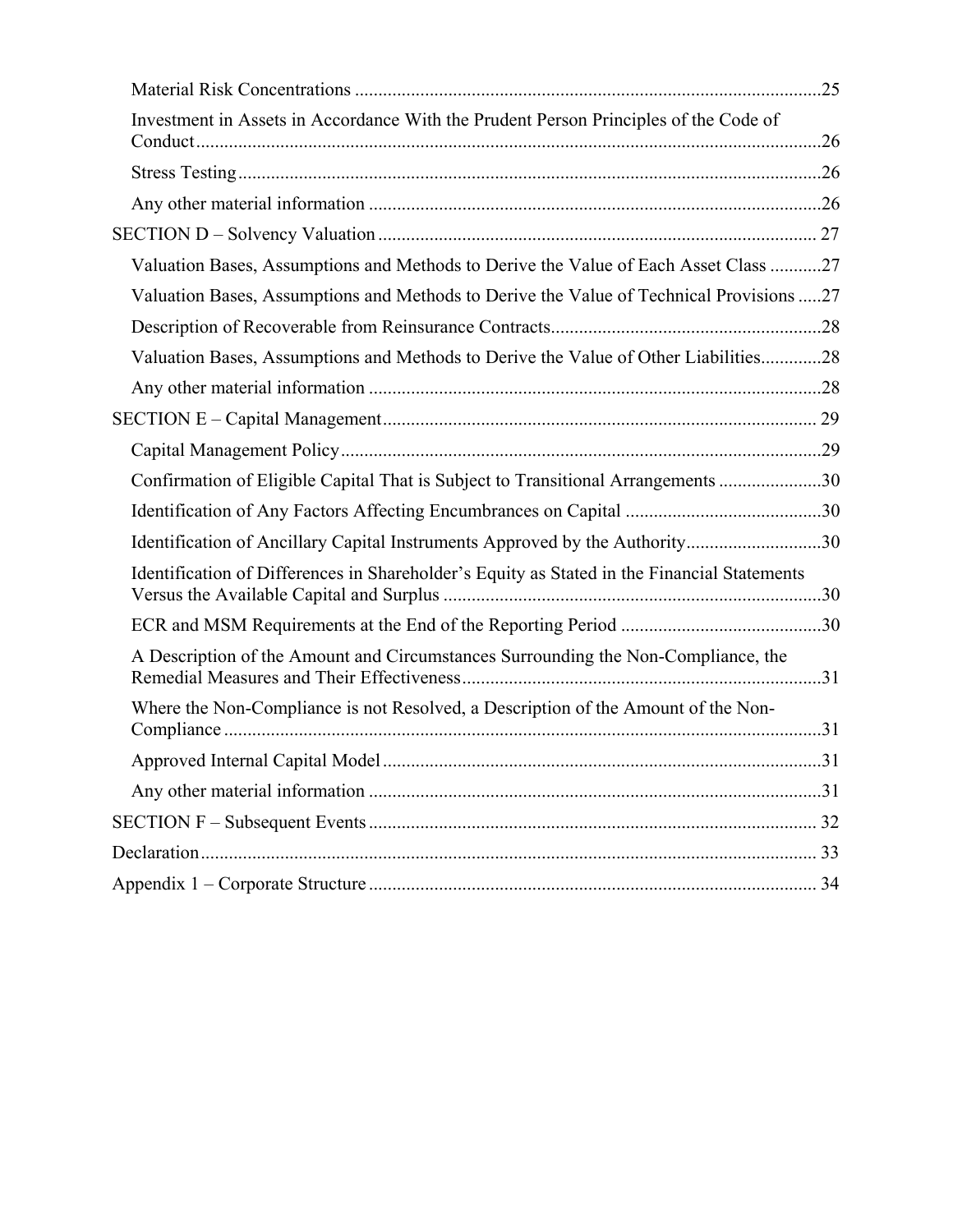Watford Holdings Ltd. and its subsidiaries ("Watford" or "the Group" or "WHL" or "we" or "our") is a global insurance and reinsurance group regulated by the Bermuda Monetary Authority (the "BMA") in Bermuda. Watford writes business through its wholly owned subsidiaries of Watford Re Ltd ("WRL"), Watford Specialty Insurance Company ("WSIC") and Watford Insurance Company ("WIC") and Watford Insurance Company Europe Limited ("WICE"). In March 2014, WHL raised \$1.1 billion for its initial funding, and began underwriting reinsurance in the first half of 2014.

Our strategy combines a diversified, casualty-focused underwriting portfolio, accessed through our strategic relationship with Arch Capital Group Ltd. and its subsidiaries ("Arch"), with disciplined investment strategies comprising primarily non-investment grade corporate credit assets, managed by HPS Investment Partners LLC ("HPS"). We have designed our investment strategies to complement the characteristics of our underwriting portfolios in order to generate attractive risk-adjusted returns for our shareholders.

In 2019, the Company entered into an agreement to acquire Axeria IARD, a property and casualty insurance company based in France. The Company committed to acquiring 100% of the capital stock of Axeria IARD from the APRIL group. The transaction was completed on April 9, 2021.

On October 9, 2020, we entered into an Agreement and Plan of Merger with Arch and Greysbridge Ltd., or Merger Sub, pursuant to which, among other things, Merger Sub will merge with and into our company. Further, on November 2, 2020, we entered into Amendment No. 1 to the Agreement and Plan of Merger with Arch and Merger Sub, and Arch assigned its interests and obligations under the Merger Agreement to Greysbridge Holdings Ltd., a newly formed entity, or HoldCo, of which Arch will own approximately 40%, and funds managed by Warburg Pincus LLC and Kelso & Company will each own approximately 30%. Arch remains contractually responsible for the performance of its obligations under the Merger Agreement.

We and our operating subsidiaries all carry a financial strength rating of "A-" (Excellent) from A.M. Best Company, or A.M. Best, which is the fourth highest of 15 ratings that A.M. Best confers. Each of our operating subsidiaries also carry a financial strength rating of "A" with a stable outlook from Kroll Bond Rating Agency, or KBRA, which is the  $6<sup>th</sup>$  highest of 22 ratings that KBRA confers.

Commentary, results and financial information presented herein reflect both WHL and those of WRL, on a consolidated basis. Where differences between WHL and WRL are relevant separate analysis has been provided. Such differences relate entirely to eligible capital amounts.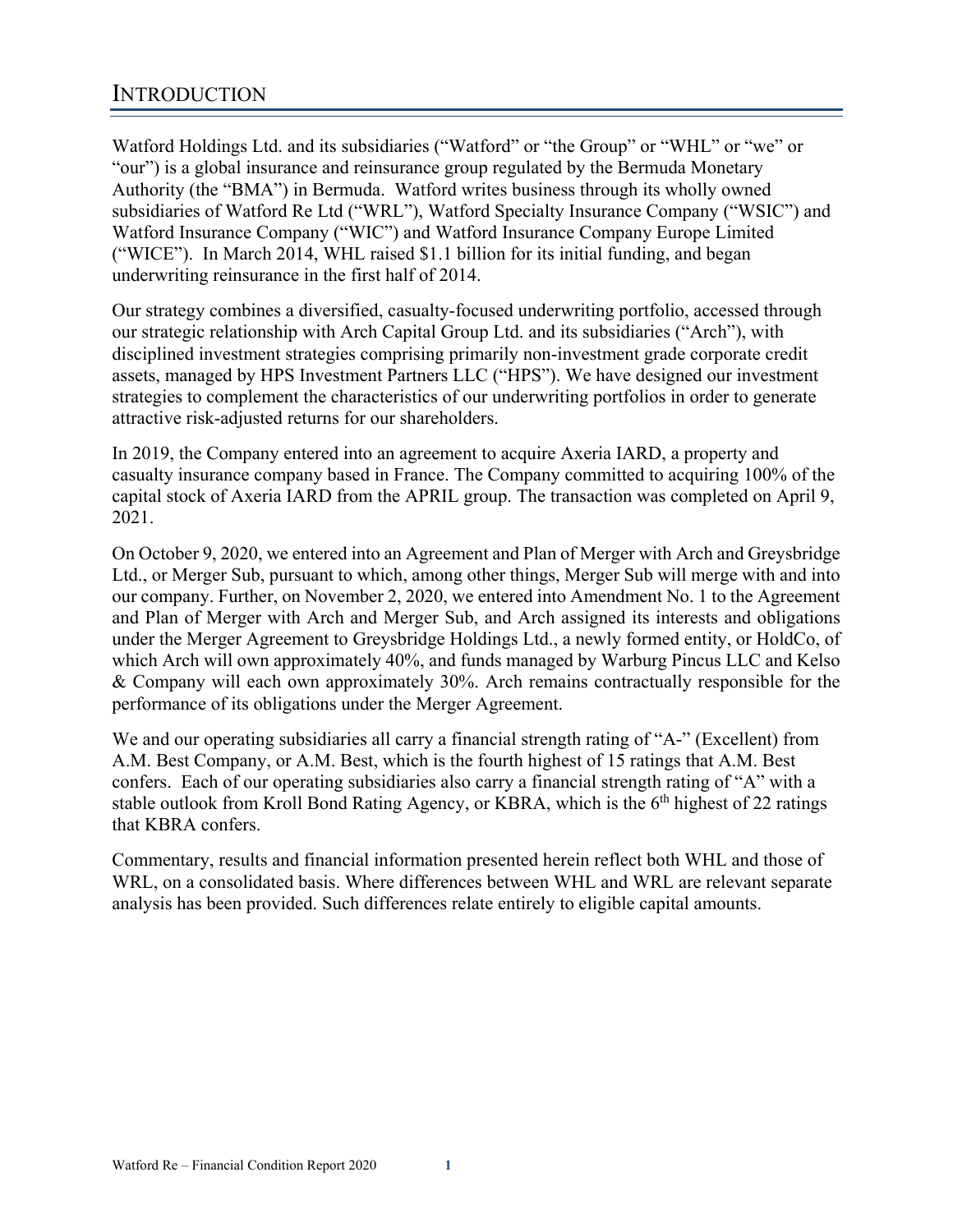## **Name of the Designated Insurer**

Watford Re Ltd. Waterloo House, 1<sup>st</sup> Floor 100 Pitts Bay Road Pembroke, HM 08 Bermuda

### **Insurance and Group Supervisor:**

Bermuda Monetary Authority BMA House 43 Victoria Street Hamilton, HM 12 Bermuda

## **Approved Auditor**

PricewaterhouseCoopers Ltd. Washington House 4th Floor 16 Church Street Hamilton HM 11 Bermuda

## **Ownership details**

In the first quarter of 2014, WHL raised approximately \$1.1 billion of capital consisting of \$907.3 million in common equity and \$226.6 million in preferred equity. Through its wholly-owned subsidiary, Arch Reinsurance Ltd. ("ARL"), Arch invested \$100.0 million and acquired approximately 11% of the Company's common equity. Due to share repurchase activities undertaken during 2019 and 2020, Arch's ownership percentage stands at 12.6% at December 31, 2020.

On October 9, 2020, we entered into an Agreement and Plan of Merger with Arch and Greysbridge Ltd., or Merger Sub, pursuant to which, among other things, Merger Sub will merge with and into our company. Further, on November 2, 2020, we entered into Amendment No. 1 to the Agreement and Plan of Merger with Arch and Merger Sub, and Arch assigned its interests and obligations under the Merger Agreement to Greysbridge Holdings Ltd., a newly formed entity, or HoldCo, of which Arch will own approximately 40%, and funds managed by Warburg Pincus LLC and Kelso & Company will each own approximately 30%. Arch remains contractually responsible for the performance of its obligations under the Merger Agreement.

On February 16, 2021, ARL sold an aggregate of 230,400 common shares to affiliates of Kelso & Company ("Kelso") and 230,400 common shares to an affiliate of Warburg Pincus LLC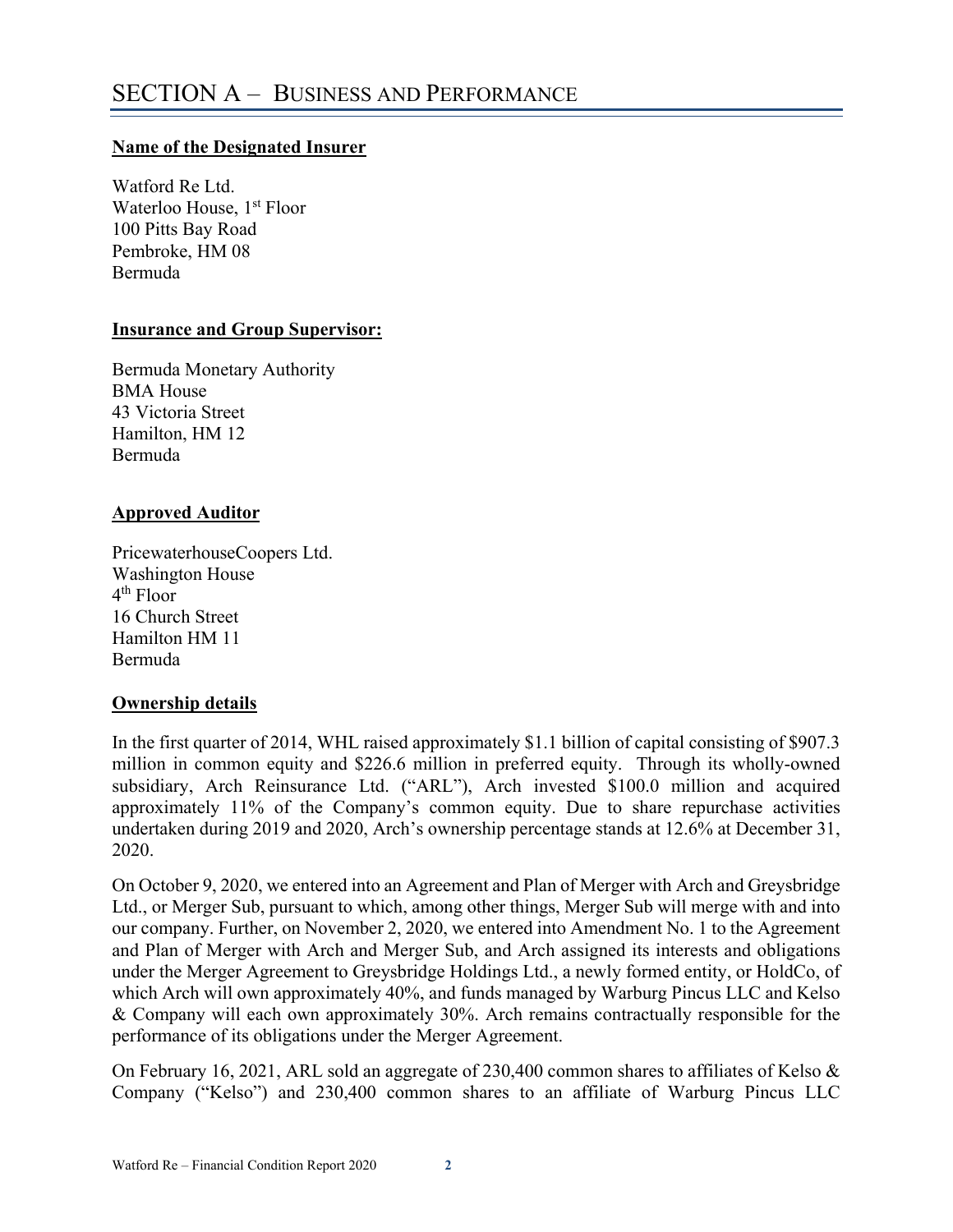("Warburg Pincus"), in each case, at a purchase price of \$34.66 per common share, which was the then current market price of the common shares, based on the closing sale price of the common shares on the Nasdaq Global Select Market on February 12, 2021 (such sales collectively, the "Arch Sales"). Subsequent to the Arch Sales, ARL held approximately 10.3%, a decrease from 12.6% as of December 31, 2020, of the Company's issued and outstanding common shares. In connection with the Arch Sales, on February 16, 2021, the Company entered into a waiver to the Arch Voting Agreement with ARL and Gulf Reinsurance Ltd. in order to permit the Arch Sales to Kelso and Warburg Pincus.

All entities of the Group are 100% owned by their respective parent. Please refer to Appendix 1 for an overview of the corporate structure.

## **Insurance Business Written (figures provided are US GAAP)**

The Group writes insurance and reinsurance specialty lines on a worldwide basis. Product lines include: (i) casualty reinsurance; (ii) property catastrophe reinsurance; (iii) other specialty lines reinsurance (consisting of mortgage, other specialty lines, property excluding property catastrophe, marine and aviation and other lines); and (iv) insurance programs and coinsurance (consisting primarily of casualty, other specialty, and property excluding property catastrophe).

Gross premiums written were \$728.5 million for the year ended December 31, 2020 compared to \$754.9 million for the year ended December 31, 2019, a decrease of \$26.4 million, or 3%. The decrease primarily related to decreases in casualty reinsurance and other specialty, which were offset in part by increases in insurance programs and coinsurance as well as property catastrophe reinsurance.

Our casualty reinsurance gross premiums decreased by \$91.9 million over the prior year, or 32.8%, to \$188.0 million. The premium decrease in casualty reinsurance was driven by an \$81.1 million, three-year excess of loss contract written in 2019, with no comparable premium written during the current period. In addition, there were non-renewals and reduced participation in 2019 and 2020 on certain workers' compensation professional liability, and multi-line treaties.

Our insurance programs and coinsurance line of business gross premiums written increased by \$56.8 million over the prior year, or 16.8%, to \$396.0 million. The premium growth was driven by the continued expansion of our U.S. and European platforms. During the year ended December 31, 2020, the U.S. business collectively grew its insurance programs' gross premiums written by \$41.5 million, or 33.4%, to \$165.7 million. Premium growth in the United States was driven by increased writings for commercial auto, where we are seeing significant rate improvement. In addition, during the year ended December 31, 2020, our European business increased its insurance gross premiums written by \$15.3 million, or 7.1%, to \$230.3 million, primarily due to increased U.K. motor and multi-line writings.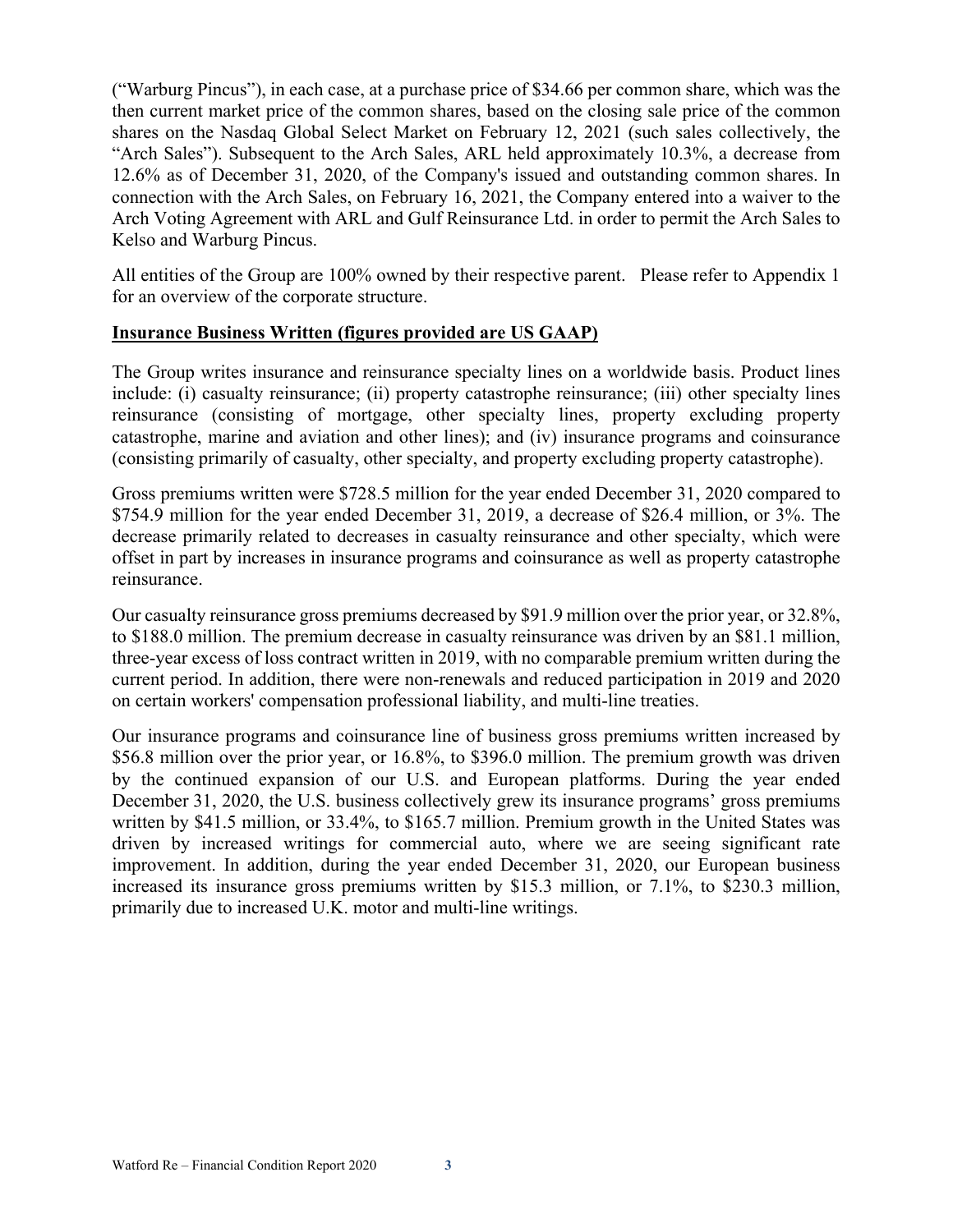|                                                | Year Ended December 31, |            |              |                   |     |         |
|------------------------------------------------|-------------------------|------------|--------------|-------------------|-----|---------|
|                                                | 2020                    |            | 2019         |                   |     | 2018    |
|                                                |                         |            |              | (\$ in thousands) |     |         |
| Gross premiums written:                        |                         |            |              |                   |     |         |
|                                                |                         | 188,042    | \$           | 279,967           | s   | 274,661 |
|                                                |                         | 117,177    |              | 119,518           |     | 196,170 |
|                                                |                         | 27,334     |              | 16,226            |     | 10,424  |
|                                                |                         | 395,993    |              | 339,170           |     | 253,760 |
|                                                |                         | 728,546 \$ |              | 754,881 \$        |     | 735,015 |
|                                                |                         |            |              |                   |     |         |
| Net premiums written:                          |                         |            |              |                   |     |         |
|                                                |                         | 185,968    | $\sim$       | 225,758           | \$  | 273,048 |
|                                                |                         | 111,575    |              | 114,876           |     | 181,096 |
|                                                |                         | 26,587     |              | 15,517            |     | 10,193  |
|                                                |                         | 213,459    |              | 176,711           |     | 139,838 |
|                                                |                         | 537,589 \$ |              | 532,862 \$        |     | 604,175 |
|                                                |                         |            |              |                   |     |         |
| Net premiums earned:                           |                         |            |              |                   |     |         |
|                                                |                         | 205,192    | $\mathsf{s}$ | 238,437           | s   | 278,656 |
|                                                |                         | 131,873    |              | 149,688           |     | 162,691 |
|                                                |                         | 23,037     |              | 13,399            |     | 10,998  |
|                                                |                         | 200,249    |              | 155,166           |     | 126,517 |
|                                                |                         | 560,351 \$ |              | 556,690 \$        |     | 578,862 |
|                                                |                         |            |              |                   |     |         |
| Net premiums written by underwriting location: |                         |            |              |                   |     |         |
|                                                | s                       | 115,471    | $\mathsf{s}$ | 127,176           | - 5 | 49,800  |
|                                                |                         | 97,753     |              | 52,065            |     | 91,635  |
|                                                |                         | 324,365    |              | 353,621           |     | 462,740 |
|                                                | \$                      | 537,589    | $\sim$       | 532,862 \$        |     | 604,175 |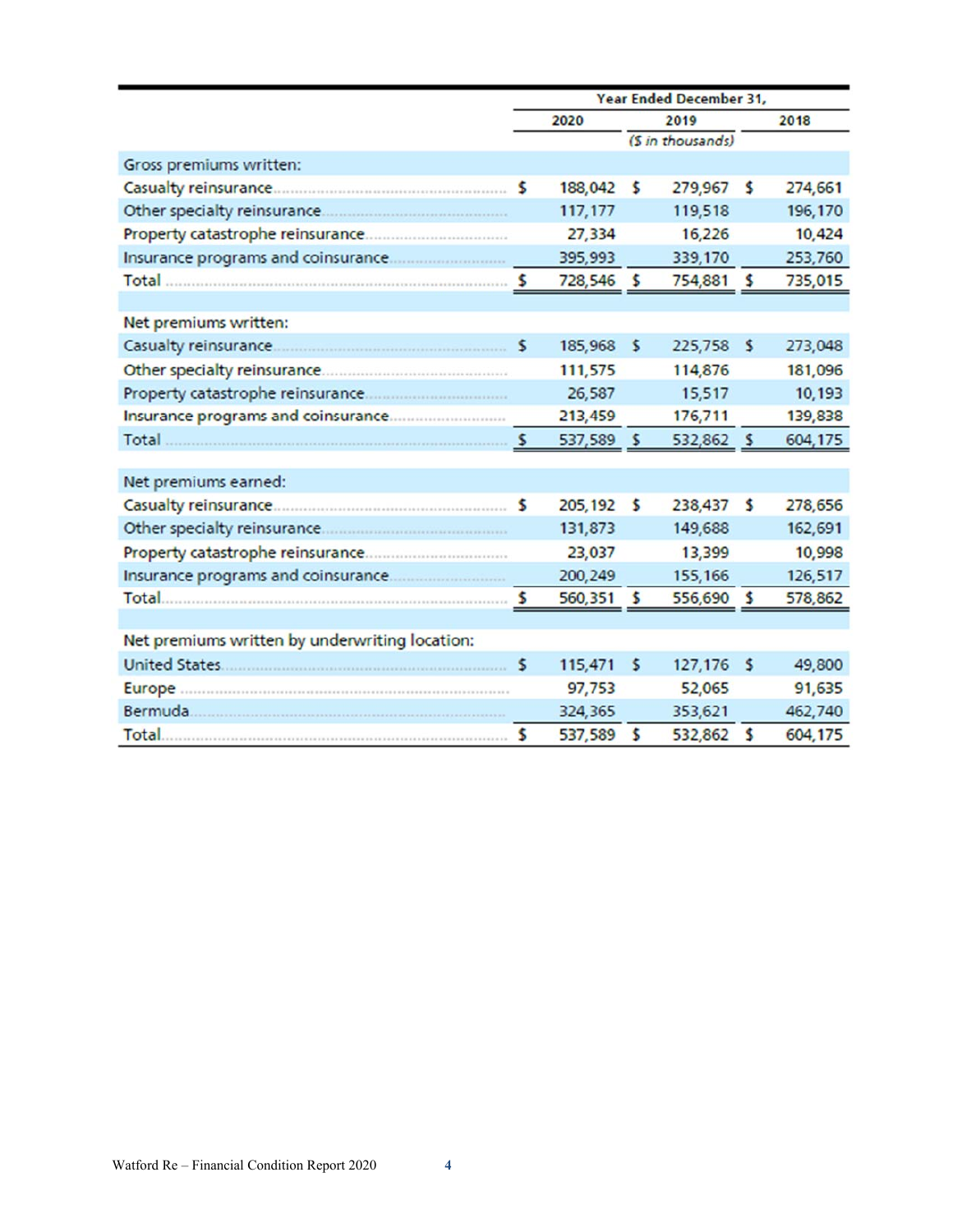#### **Investment Performance (figures provided are US GAAP)**

The components of our net investment income (loss) for the years ended 31 December 2020, 2019, and 2018 were as follows (in thousands):

|                                                           | Year Ended December 31, |           |           |  |
|-----------------------------------------------------------|-------------------------|-----------|-----------|--|
|                                                           | 2020                    | 2019      | 2018      |  |
|                                                           | (S in thousands)        |           |           |  |
|                                                           |                         | \$163.888 | 5 152.916 |  |
|                                                           | (17, 193)               | (18.392)  | (17,006)  |  |
| Borrowing and miscellaneous other investment expenses     | (16.807)                | (29.285)  | (28, 377) |  |
|                                                           | 106,390                 | 116,211   | 107,533   |  |
|                                                           | 12.217                  | (7.948)   | (4, 788)  |  |
|                                                           | 7.412                   | 32,191    | (109.046) |  |
| Investment performance fees - related parties             | (12.037)                | (12.191)  | (48)      |  |
|                                                           | 113,982                 | 128,263   | (6, 349)  |  |
|                                                           |                         |           |           |  |
|                                                           | 5.1%                    | 5.4%      | 5.4%      |  |
|                                                           | 6.7%                    | 6.8%      | 7.0 %     |  |
| Investment grade portfolio (1)                            | 1.6%                    | 2.5%      | 1.9%      |  |
|                                                           |                         |           |           |  |
|                                                           | 5.4%                    | 6.0%      | (0.3)%    |  |
|                                                           | 6.5%                    | 6.8%      | $(0.2)$ % |  |
|                                                           | 3.0%                    | 3.9%      | 0.9%      |  |
|                                                           |                         |           |           |  |
| Net investment income return on average total investments | 4.4%                    | 4.6%      | (0.2)%    |  |
|                                                           | 5.3%                    | 5.7%      | $(0.1)$ % |  |
| Investment grade portfolio (2)                            | 3.0%                    | 3.9%      | 0.9%      |  |

(1) Net interest income yield on average net assets and net investment income return on average net assets are calculated by dividing<br>net interest income, and net investment income (loss), respectively. by average net asse our net interest income yield on average net assets and net investment income return on average net assets.

(2) Net investment income return on average total investments (excluding accrued investment income) is calculated by dividing net investment income by average total investments is calculated using the investment income by available period. However, for the investment grade portfolio component of these returns, the impact of revolving<br>credit agreement borrowings is not subtracted from net investment grade portfolio compo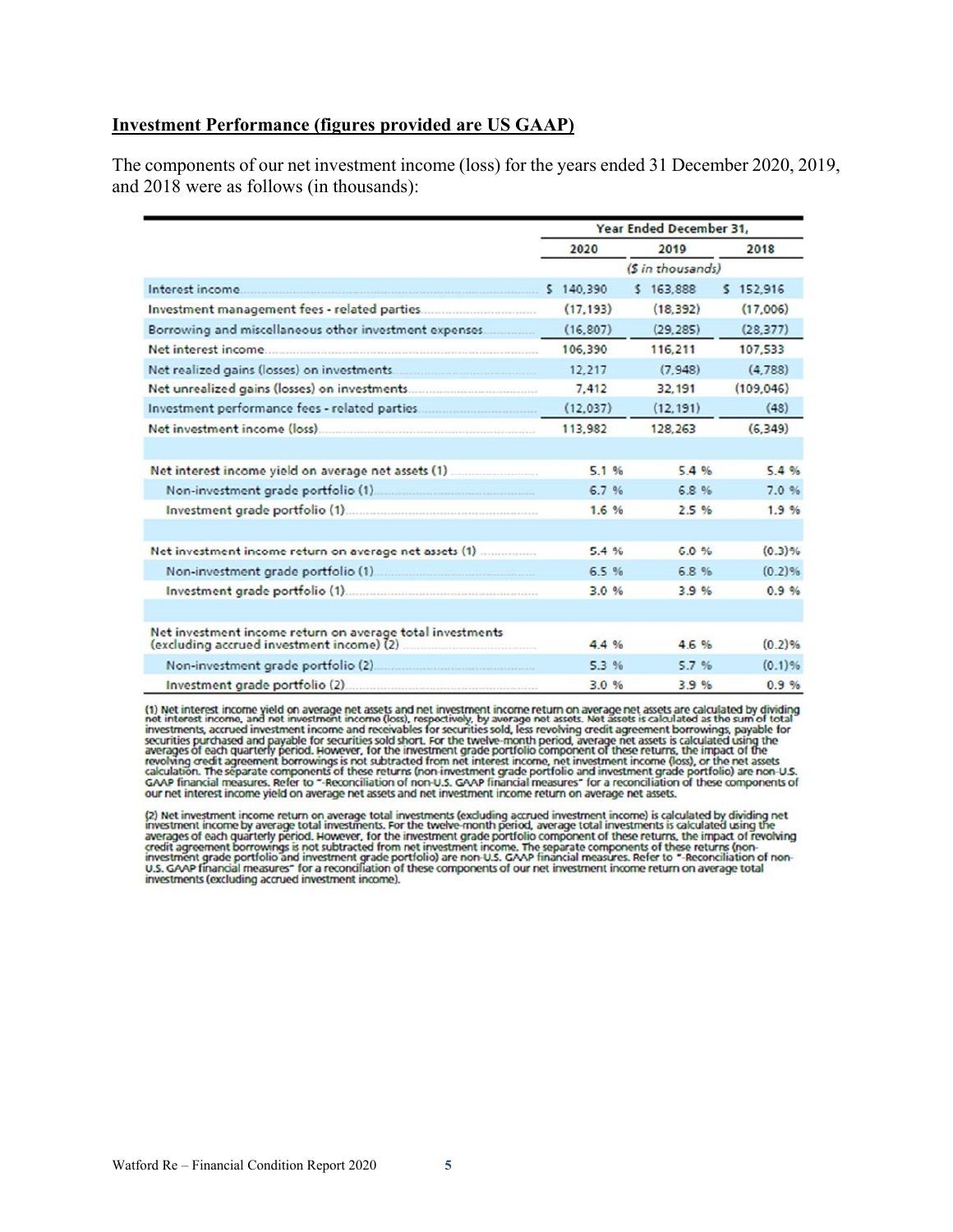The investment performance for 2020 is broken down into the following asset classes:

|                                               | Year Ended December 31, 2020  |           |                                                      |                  |                                          |                |   |                                           |
|-----------------------------------------------|-------------------------------|-----------|------------------------------------------------------|------------------|------------------------------------------|----------------|---|-------------------------------------------|
|                                               | <b>Net Interest</b><br>Income |           | <b>Net</b><br><b>Unrealized</b><br>Gains<br>(Losses) |                  | <b>Net Realized</b><br>Gains<br>(Losses) |                |   | <b>Net</b><br>Investment<br>Income (Loss) |
|                                               |                               |           |                                                      | (S in thousands) |                                          |                |   |                                           |
| Net investment income (loss) by asset class:  |                               |           |                                                      |                  |                                          |                |   |                                           |
|                                               |                               | 76,157    | - 5                                                  | 11,821           | s                                        | $(16, 495)$ \$ |   | 71,483                                    |
|                                               |                               | 42,431    |                                                      | (5,834)          |                                          | 12,563         |   | 49,160                                    |
| Fixed maturities - Available for sale (1)     |                               | 13,805    |                                                      |                  |                                          | 10,624         |   | 24,429                                    |
|                                               |                               | 5.377     |                                                      | 46               |                                          | 580            |   | 6,003                                     |
|                                               |                               |           |                                                      | 11,042           |                                          | 198            |   | 11,240                                    |
| Equities, fair value through net income (2)   |                               | 951       |                                                      | (5,602)          |                                          | (1.149)        |   | (5,800)                                   |
|                                               |                               | 1,669     |                                                      | (1,788)          |                                          | 5.521          |   | 5,402                                     |
| Other $(3)$                                   |                               |           |                                                      | (2.273)          |                                          | 375            |   | (1,898)                                   |
| Investment management fees - related parties  |                               | (17, 193) |                                                      |                  |                                          |                |   | (17, 193)                                 |
| Borrowing and miscellaneous other investment  |                               | (16, 807) |                                                      |                  |                                          |                |   | (16, 807)                                 |
| Investment performance fees - related parties |                               |           |                                                      | $\frac{1}{2}$    |                                          |                |   | (12,037)                                  |
|                                               | \$                            | 106,390   | s                                                    | 7,412            | s                                        | 12,217         | s | 113,982                                   |

(1) Net realized gains (losses) from the fixed maturities available for sale portfolio consists of realized gains and realized losses of \$14.6 million and \$4.0 million, respectively. Realized losses indude an allowance for

(2) Net interest income includes dividends for securities held in long and short positions.

(3) Other includes unrealized gains and unrealized losses for total return swaps.

Net investment income was \$114.0 million for the year ended December 31, 2020 compared to net investment income of \$128.3 million in the prior year, a decrease of \$14.3 million. For the year ended December 31, 2020, the net investment income return on average net assets was 5.4% as compared to 6.0% in the prior year.

Net investment income for the year ended December 31, 2020 included net interest income of \$106.4 million, which decreased 8.5% from the prior year. The net interest income decrease over the prior year reflected a gradual shift to higher rated investments in our non-investment grade portfolio, a reduction in LIBOR and its impact on our investments in floating rate securities, and a reduction in prevailing interest rates during the current year. Additionally, net realized and unrealized gains of \$19.6 million contributed to net investment income.

The non-investment grade portfolio net interest income for the year ended December 31, 2020 was \$99.4 million, compared to net interest income of \$107.4 million, in the prior year, a decrease of \$8.0 million. The decrease was attributable to a gradual shift to higher rated, lower yielding investments in our non-investment grade portfolio and a reduction in LIBOR and its impact on our investments in floating rate securities. Net investment income return on average net assets was 6.5% for the year ended December 31, 2020, compared to 6.8% in the prior year. The decrease was driven by a reduction in net interest income and a reduction in net realized and unrealized gains for the year ended December 31, 2020.

The investment grade portfolio net interest income yield for the year ended December 31, 2020 was 1.6%, a decrease from 2.5% in the prior year. The reduction in net interest income yield was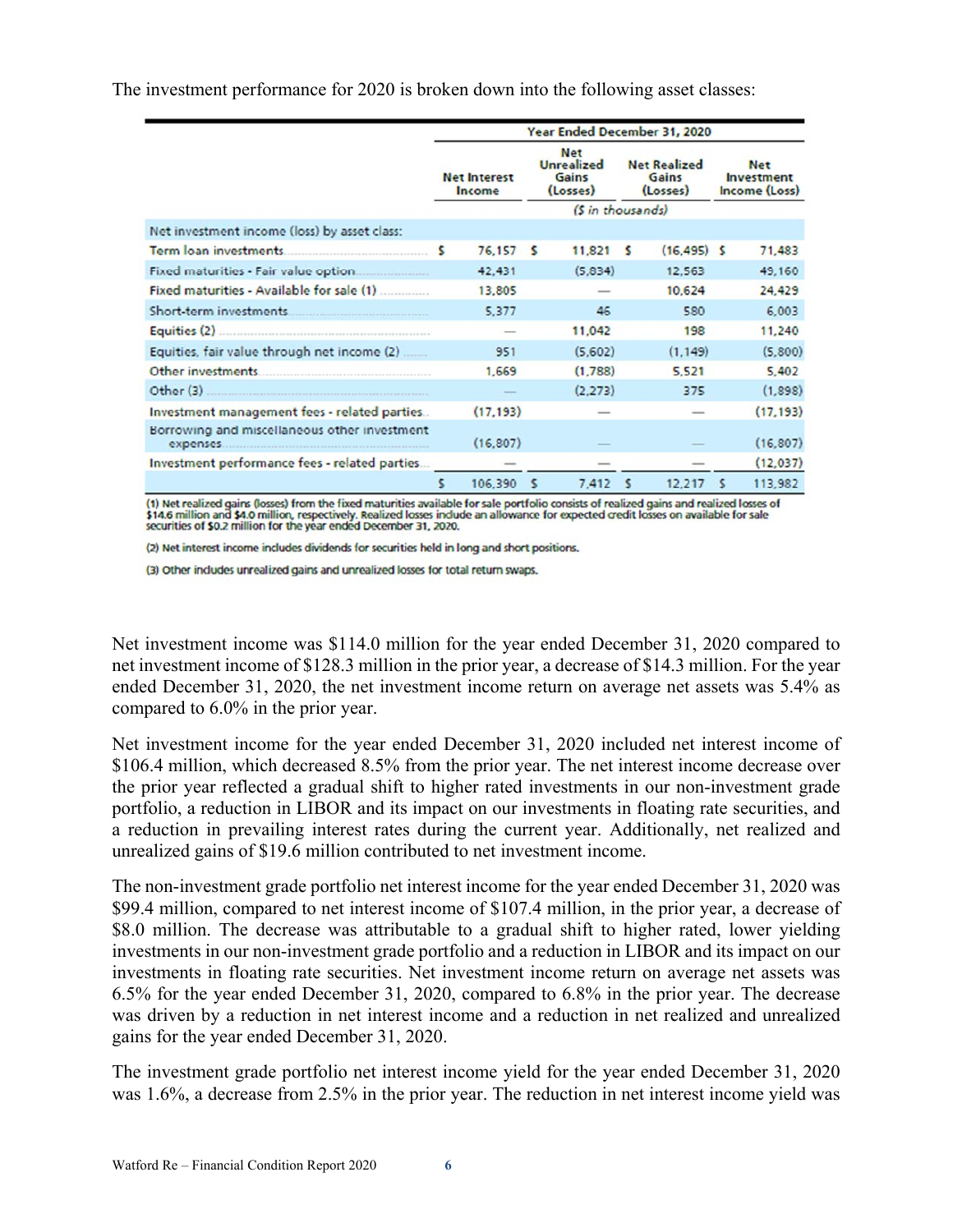driven by a reduction in LIBOR and its impact on our investments in floating rate securities, and a reduction in prevailing interest rates during the current year.

The investment grade portfolio net interest income decrease also reflected a reduction in net invested assets, due to collateral management actions taken during 2020. These actions resulted in \$11.0 million of net realized gains. We sold certain assets that were held in collateral trust as the collateral requirements had changed and given the positive interest rate movements in the year, these assets realized net gains on disposal.

#### **Material Income & Expenses (figures provided are US GAAP)**

The following table summarizes the Group's revenues and expenses for 2020, 2019 and 2018.

|                                                                                                     | Year Ended December 31, |            |    |            |              |            |
|-----------------------------------------------------------------------------------------------------|-------------------------|------------|----|------------|--------------|------------|
|                                                                                                     |                         | 2020       |    | 2019       |              | 2018       |
| Revenues                                                                                            |                         |            |    |            |              |            |
| Gross premiums written (1).                                                                         | s                       | 728.546    | s  | 754,881    | s            | 735,015    |
| Gross premiums ceded (1)                                                                            |                         | (190.957)  |    | (222.019)  |              | (130, 840) |
| Net premiums written (1).                                                                           |                         | 537,589    |    | 532,862    |              | 604,175    |
| Change in unearned premiums (1)                                                                     |                         | 22.762     |    | 23.828     |              | (25, 313)  |
| Net premiums earned (1).                                                                            |                         | 560,351    |    | 556,690    |              | 578,862    |
| Other underwriting income (loss)                                                                    |                         | 2.045      |    | 2.412      |              | 2.722      |
| Interest income.                                                                                    |                         | 140,390    |    | 163,888    |              | 152.916    |
| Investment management fees - related parties (1)                                                    |                         | (17.193)   |    | (18.392)   |              | (17.006)   |
| Borrowing and miscellaneous other investment expenses.                                              |                         | (16, 807)  |    | (29, 285)  |              | (28, 377)  |
| Net interest income.                                                                                |                         | 106,390    |    | 116,211    |              | 107,533    |
| Realized and unrealized gains (losses) on investments.                                              |                         | 19,629     |    | 24,243     |              | (113, 834) |
| Investment performance fees - related parties (1)                                                   |                         | (12, 037)  |    | (12, 191)  |              | (48)       |
| Net investment income (loss)                                                                        |                         | 113,982    |    | 128,263    |              | (6.349)    |
| Total revenues.                                                                                     |                         | 676,378    |    | 687,365    |              | 575,235    |
|                                                                                                     |                         |            |    |            |              |            |
| Expenses                                                                                            |                         |            |    |            |              |            |
| Loss and loss adjustment expenses (1).                                                              |                         | (440.482)  |    | (453.135)  |              | (441.255)  |
| Acquisition expenses (1)                                                                            |                         | (125.541)  |    | (126, 788) |              | (141, 136) |
| General and administrative expenses (1).                                                            |                         | (28.341)   |    | (30, 843)  |              | (22.311)   |
| Interest expense (1).                                                                               |                         | (11, 647)  |    | (5.791)    |              |            |
| Net foreign exchange gains (losses).                                                                |                         | (1, 387)   |    | (8, 247)   |              | 3,611      |
| Transaction costs and other.                                                                        |                         | (4.040)    |    |            |              |            |
| Non-recurring direct listing expenses.                                                              |                         |            |    |            |              | (9,000)    |
| Total expenses.                                                                                     |                         | (611, 438) |    | (624, 804) |              | (610,091)  |
| Income (loss) before income taxes.                                                                  |                         | 64,940     |    | 62.561     |              | (34, 856)  |
| Income tax expense.                                                                                 |                         | (26)       |    | (20)       |              | (27)       |
| Net income (loss) before preference dividends and redemption costs                                  |                         | 64.914     |    | 62,541     |              | (34, 883)  |
| Preference dividends (1)                                                                            |                         | (4.402)    |    | (13.632)   |              | (19, 633)  |
| Accelerated amortization of costs related to the redemption of<br>preference shares (1)             |                         |            |    | (4.164)    |              |            |
| Net income (loss) available to common shareholders.                                                 | s                       | 60.512     |    | 44.745     | s            | (54, 516)  |
|                                                                                                     |                         |            |    |            |              |            |
| Earnings (loss) per common share:                                                                   |                         |            |    |            |              |            |
| <b>Basic</b>                                                                                        | s                       | 3.04       | s  | 2.00       | s            | (2.40)     |
| Diluted                                                                                             | s                       | 3.04       | -5 | 2.00       | $\mathsf{s}$ | (2.40)     |
| Weighted average number of common shares used in the<br>determination of earnings (loss) per share: |                         |            |    |            |              |            |
| <b>Basic</b>                                                                                        |                         | 19,899,137 |    | 22.366.682 |              | 22.682.875 |
| <b>Diluted</b>                                                                                      |                         | 19,921,231 |    | 22.373.968 |              | 22.682.875 |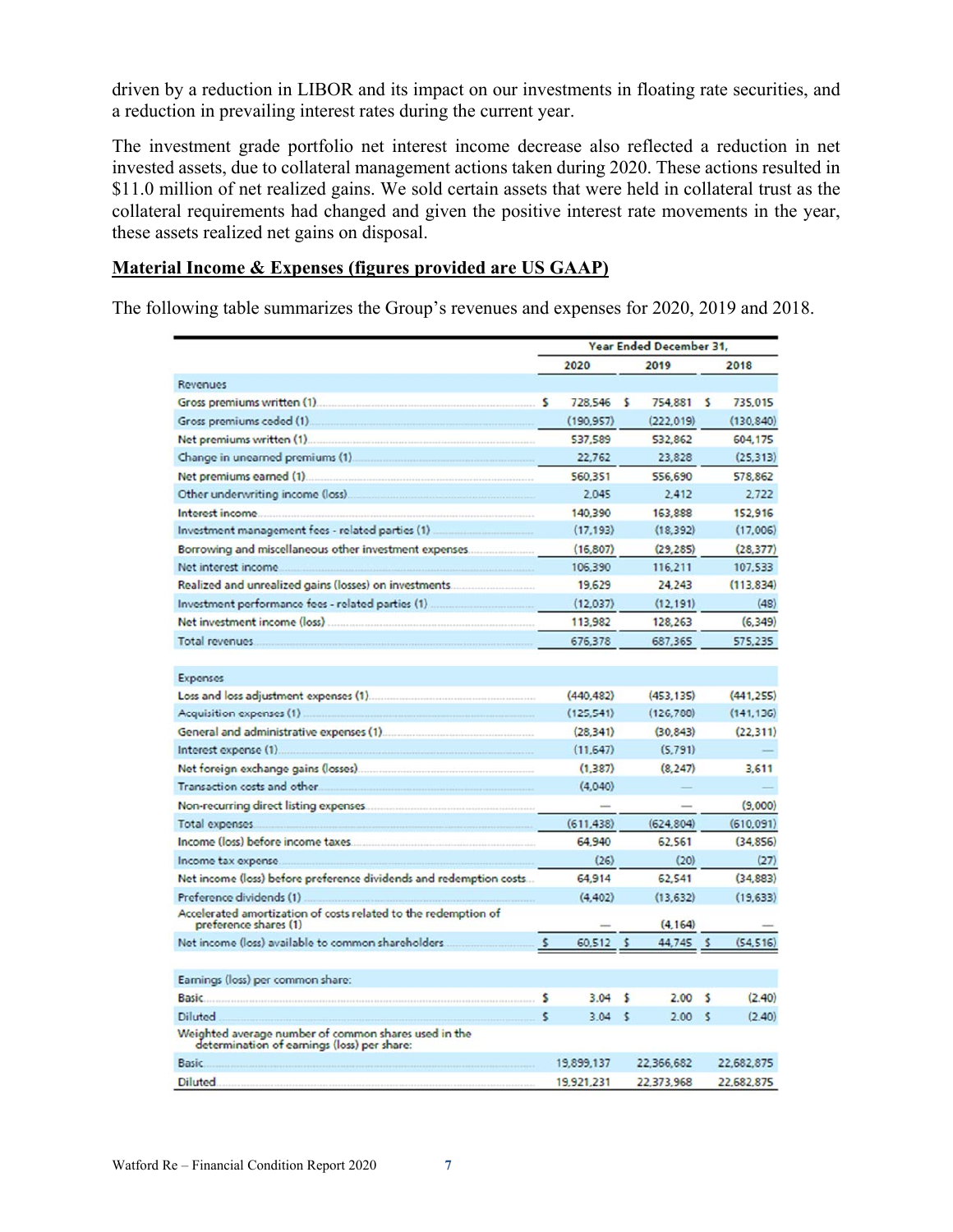## **Any other material information**

The outbreak of COVID-19 began significantly impacting the U.S. and global markets during the 2020 first quarter and the pandemic continued to cause unprecedented economic volatility and disruption globally throughout 2020. We remain committed to the safety of our employees, including restricting travel and instituting a work from home policy. These actions have helped prevent a major disruption to our operations or our ability to service our clients.

We believe that we are relatively less exposed to COVID-19 global pandemic-related underwriting losses than many industry peers. For example, we have either no, or de minimis, premium writings in life, accident and health, event cancellation, trade credit, travel or pandemic specific coverages that respond directly to COVID-19 global pandemic-related losses. With regard to the potential exposure to business interruption losses, we write a limited amount of commercial property exposure, mainly emanating from our property catastrophe line of business. We reserved \$5.5 million in 2020 for COVID-19 global pandemic related business interruption losses in our property catastrophe lines of business. We continue to monitor our potential COVID-19 global pandemic exposures across all our lines of business, including U.S. mortgage, workers' compensation, professional liability and medical malpractice.

Despite positive earnings in our non-investment grade strategy, we have reduced our exposure to this strategy by reducing the assets in our non-investment grade portfolio throughout 2020. This reduction was a result of both the COVID-19 induced mark-to-market volatility we experienced on our non-investment grade investments in the first quarter of 2020, as well as the fact that credit spreads tightened through the year reducing attractive opportunities to deploy our capital in this strategy. Year over year, we have reduced our non-investment grade portfolio's net assets by approximately \$100 million and the total investments excluding short term investments by over \$200 million.

There is no other material information in regards to the Group's business and performance that has not been included above.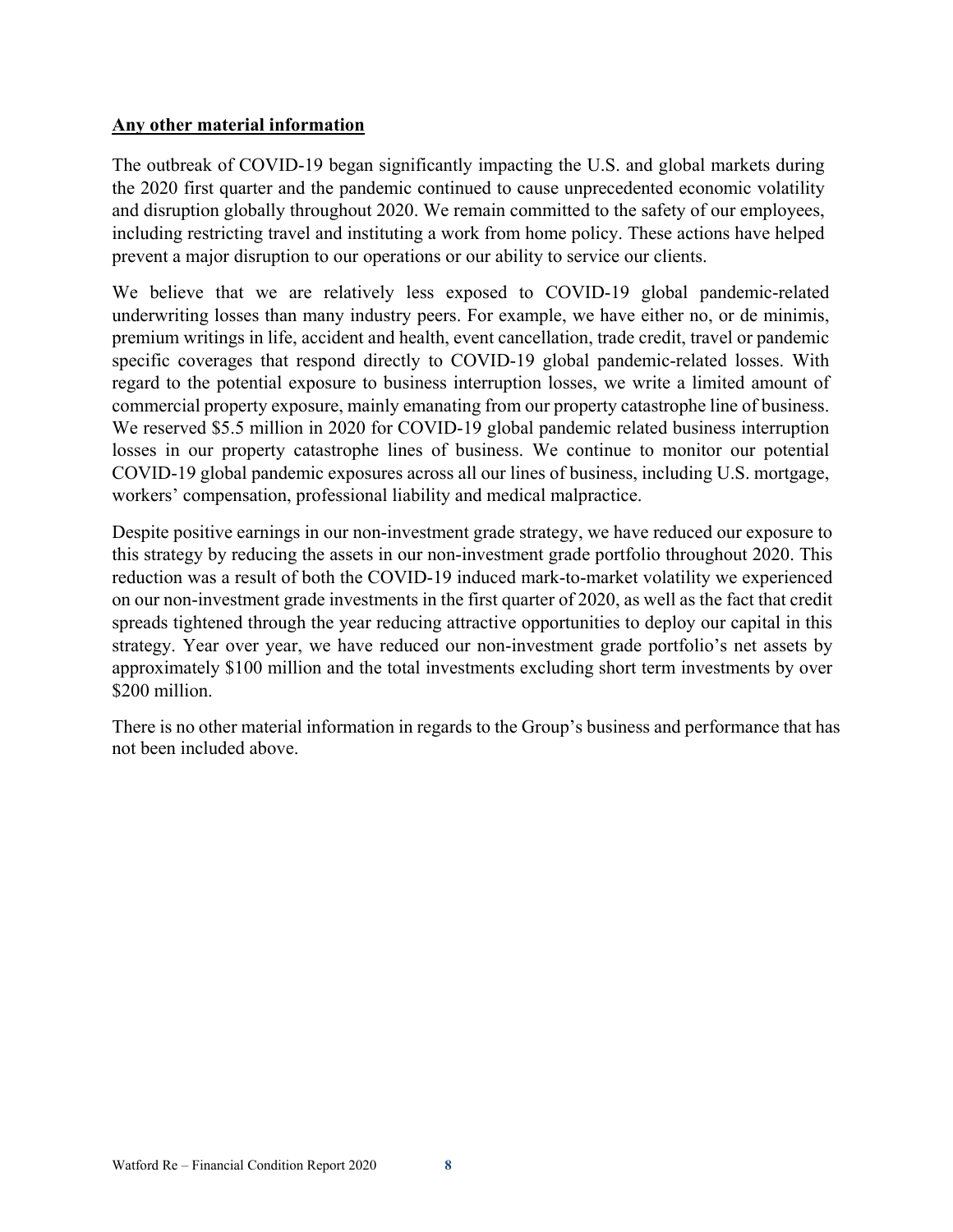## **Board and Senior Executives**

Watford maintains an effective system of governance, which provides for sound and prudent management of the integrated operations. Watford has designed its system of governance to achieve an adequately transparent organizational structure that has well-defined, clear, consistent and documented lines of responsibility across the Group as well as ensuring personnel have the skills, knowledge and expertise necessary to properly discharge their assigned responsibilities. This allows Watford to establish and maintain processes to achieve effective internal reporting and communication of information at all relevant levels within the integrated operations.

Watford is managed under the direction of eight directors. The Board is responsible for ensuring that there is an appropriate business strategy, effective governance, appropriate financial resources and adequate internal controls. Reporting to the Board of Directors are the following committees:

- 1) Audit Committee (Chaired by Mr. Thomas Miller)
- 2) Compensation Committee (Chaired by Mr. Walter Harris)
- 3) Governance and Nominating Committee (Chaired by Ms. Deborah DeCotis)
- 4) Investment Committee (Chaired by Ms. Betsy Gile)
- 5) Risk Committee (Chaired by Mr. Garth Lorimer Turner)
- 6) Strategy Committee (Chaired by Mr. John Rathgeber (until October 2020); Mr. Jon Levy)
- 7) Underwriting Committee (Chaired by Mr. Maamoun Rajeh)

Each committee has a charter which identifies the scope, authority and responsibilities of the committee.

## **Fitness and Propriety Requirements**

The Nominating and Governance Committee assists the Board by identifying individuals qualified to become Board members and recommends to the Board the nominees for directorship for the next annual meeting of shareholders. All prospective employees undergo a diligence and interview process by members of the Watford executive management team. In addition, new hires with the level of Vice President or above require approval by the Board. An annual performance management process is undertaken in accordance with established policies approved by the Board. Additionally, the Board undertakes a self-assessment to determine the effectiveness of the Board and its committees.

The governance structure and composition of the Board and Committee's is consistent at both the Group and WRL level. Board and senior executives are outlined below:

**Jon Levy, Chief Executive Officer, President and Director.** Mr. Levy has served as our Chief Executive Officer since April 1, 2020 and as our President since February 2018. He was appointed as a member of Watford's board of directors on May 22, 2020. In addition, from March 2014 to January 2020, he served as our Chief Risk Officer. Mr. Levy has over 20 years of insurance experience, most recently with Endurance Specialty Holdings Ltd., where he worked from July 2008 to March 2014, most recently serving as Senior Vice President and Chief Pricing Actuary of Global Insurance. His prior roles within Endurance include Chief Pricing Actuary of Bermuda Insurance, after joining Endurance in 2008 as its Corporate Actuary. Prior to Endurance, Mr. Levy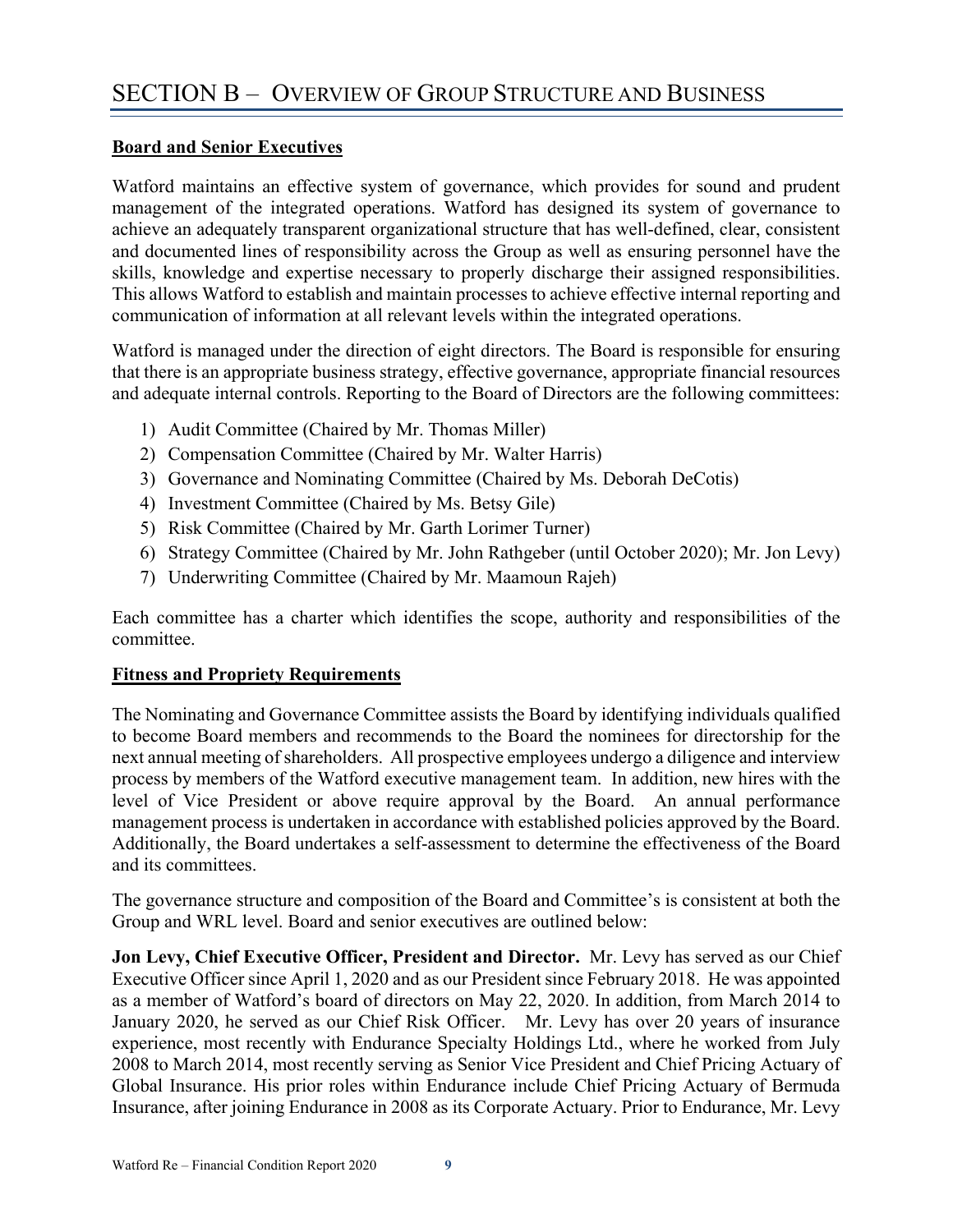was a Senior Consultant at Tillinghast Towers Perrin where he provided consulting services for domestic and international insurers and reinsurers. Prior to Tillinghast, Mr. Levy spent five years with ACE INA in Philadelphia. Mr. Levy holds an A.B. from Lafayette College. He is also a Fellow of the Casualty Actuarial Society and a member of the American Academy of Actuaries.

Watford believes Mr. Levy's qualifications to serve on Watford's board of directors include his many years of insurance and reinsurance industry executive-level leadership and underwriting experience, as well as his actuarial expertise.

Mr. Levy sits on the Investment, Underwriting, Strategy and Risk committees.

**Walter Harris, Chairman of the Board and Director.** Mr. Harris has served as Watford's Chairman of the Board since March 2014. Since October 2014, Mr. Harris has been President and Chief Executive Officer of FOJP Service Corporation, a provider of insurance and risk management advisory services to major healthcare organizations, and President and Chief Executive Officer of Hospitals Insurance Company, Inc., a provider of medical professional liability insurance to physicians and hospitals. Before joining FOJP Service Corporation and Hospitals Insurance Company, Mr. Harris served as Senior Advisor and Vice Chairman Emeritus to Alliant Insurance Services, Inc., one of the largest insurance brokerage firms in the United States from December 2010 to May 2013. Prior to joining Alliant, he served as Chairman and Chief Executive Officer of T&H Group, one of the largest privately held insurance brokerage firms in the United States, from 1980 until its acquisition by Alliant in 2010. Mr. Harris has also served as an advisor to investors in insurance entities as well as special counsel to several major insurance coverage litigations. He is currently a director of Loews Corp. and chairman of its audit committee. Mr. Harris received a B.A. from Stanford University, a J.D. from the University of California, Berkeley and an LLM in Taxation from the N.Y.U. School of Law.

Watford believes Mr. Harris's qualifications to serve on Watford's board of directors include his extensive background in the insurance industry, substantial board experience and his broad strategic and operational leadership.

Mr. Harris sits on the Investment, Underwriting, Audit, Strategy, Nominating and Compensation committees.

**Nicolas Papadopoulo, Director.** Mr. Papadopoulo has served as a Watford director since March 2014. Mr. Papadopoulo is President and Chief Underwriting Officer of Arch Capital Group Ltd. and CEO of Arch Worldwide Insurance Group. He was promoted to his current position on January 1, 2021. From September 2017 to December 2020, Mr. Papadopoulo was Chairman and Chief Executive Officer of Arch Worldwide Insurance Group and Chief Underwriting Officer for Property and Casualty Operations. From July 2014 to September 2017, Mr. Papadopoulo was Chairman and Chief Executive Officer of Arch Reinsurance Group at Arch Capital. Mr. Papadopoulo joined Arch Reinsurance Ltd. in December 2001 as Senior Global Property Underwriter. Prior to joining Arch Reinsurance Ltd., he held various positions at Sorema N.A. Reinsurance Group, a U.S. subsidiary of Groupama S.A., a Paris-based global insurance group, from 1990, including Executive Vice President and Chief Underwriting Officer beginning in 1997. Prior to 1990, Mr. Papadopoulo was an insurance examiner with the Ministry of Finance, Insurance Department, in France. Mr. Papadopoulo graduated from École Polytechnique in France in 1986 and École Nationale de la Statistique et de l'Administration Économique in France with the French equivalent of a Ph.D. in 1989. He is also a member of the International Actuarial Association and a fellow at the French Actuarial Society.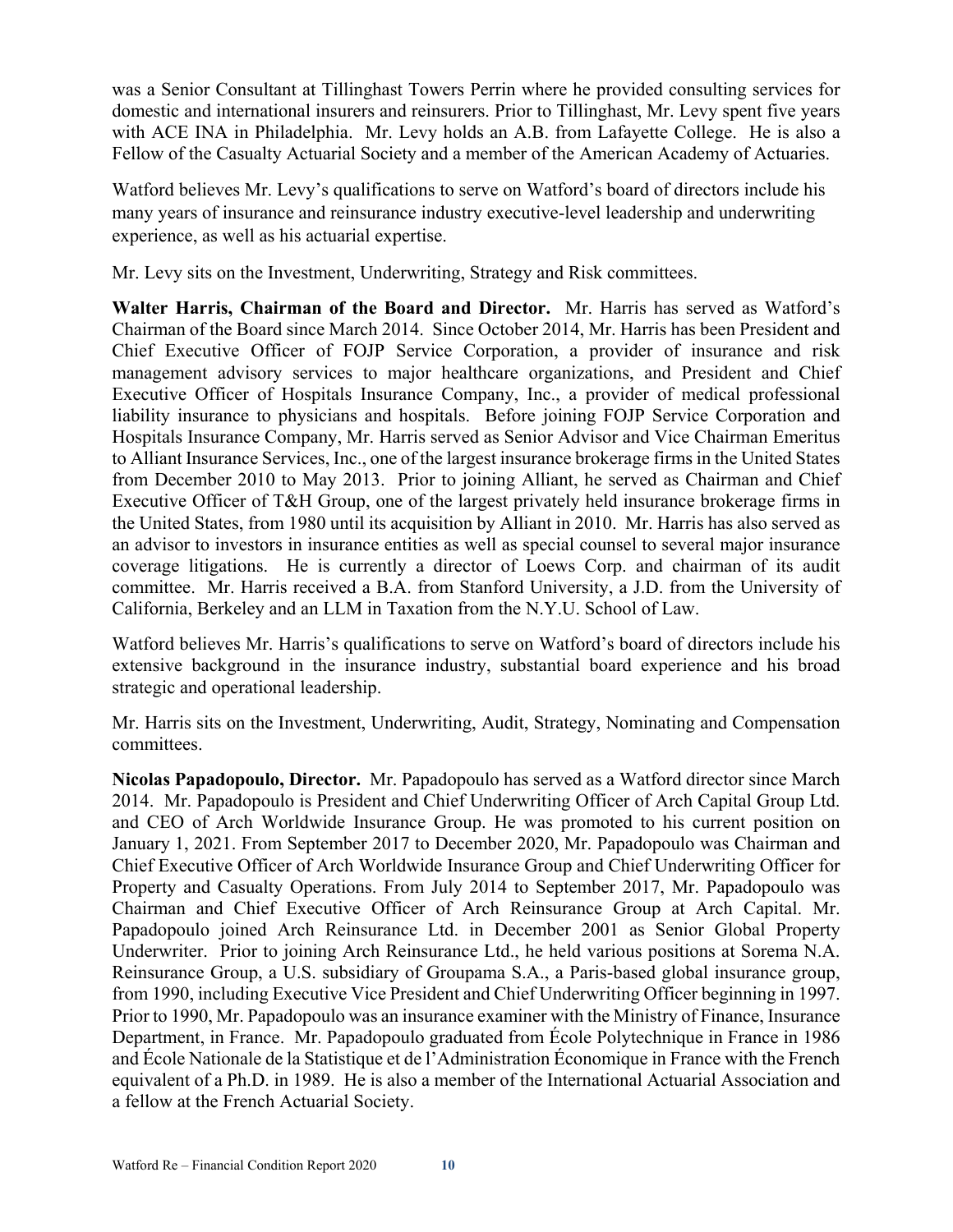Watford believes Mr. Papadopoulo's qualifications to serve on Watford's board of directors include his many years of executive-level reinsurance industry leadership, his deep insurance and reinsurance industry underwriting experience as well as his actuarial expertise.

Mr. Papadopoulo sits on the Investment and Strategy committees.

**Thomas Miller, Director.** Mr. Miller has served as our director since May 2017. Mr. Miller retired from PricewaterhouseCoopers Bermuda in 2016, having been with the firm since 1984, where he served a wide variety of financial services and specifically insurance and reinsurance company clients. He became a partner of Coopers & Lybrand in 1991 and was managing partner of the firm at the time of the merger with Price Waterhouse in 1998 and was joint managing partner of the merged PwC firm until 2003. Mr. Miller lives in Bermuda and has served on the boards of a number of Bermuda organizations including Bermuda Government's Audit Committee and The Bermuda Institute of Chartered Accountants. Mr. Miller obtained his professional designation as a Chartered Accountant in 1981. He received his Bachelor of Commerce from Queen's University, Kingston Ontario, and holds the professional designation of FCPA.

Watford believes Mr. Miller's qualifications to serve on our board of directors includes his extensive experience and expertise in public accounting for public and private financial services companies as well as his general business acumen.

Mr. Miller sits on the Audit and Nominating committees.

**Garth Lorimer Turner, Director.** Mr. Lorimer Turner has served as a Watford director since March 2014. Mr. Lorimer Turner currently serves as Co-Founder and Director of Cohort Limited, a Bermuda company founded in July 2012 which provides corporate management and consultancy services to offshore companies and funds and acts as a Trading Member of the Bermuda Stock Exchange. From August 2001 to July 2012, Mr. Lorimer Turner served as Managing Director of Jupiter Asset Management (Bermuda) Limited, a wholly-owned subsidiary of Jupiter Fund Management Plc, a leading U.K. fund management group listed on the London Stock Exchange with products that range from unit trusts to investment companies and offshore funds. Mr. Lorimer Turner received an LL.B. from the University of Southampton, England and Law Society Finals from the College of Law at Lancaster Gate in London. Mr. Lorimer Turner is a qualified lawyer in England & Wales and Hong Kong and a Bermuda qualified barrister and attorney.

Watford believes Mr. Lorimer Turner's qualifications to serve on Watford's board of directors include his extensive experience in the investment and broader financial services industries and his general financial and business acumen, all of which have provided him with significant expertise relevant to Watford's business model which combines insurance and reinsurance underwriting with an investment strategy designed to complement Watford's target business mix.

Mr. Lorimer Turner sits on the Audit, Risk and Compensation committees.

**Deborah DeCotis, Director.** Ms. DeCotis has served as a Watford director since 2017. She is a retired Morgan Stanley Managing Director, and is active on various professional and philanthropic boards. Currently she serves as director on both Allianz Global Investors Capital LLC – Multi-Fund Board and the PIMCO Closed-End Funds Board. Her prior professional experience also includes being a director and member of the Audit and Governance Committee for Armor Holdings, a manufacturer of military-grade safety equipment. She served as Lead Director during the sale of Armor to BAE. Prior to Armor she was an executive vice-president for Sotheby Holdings, Inc. Outside of the professional realm she is a member of Circle Financial Group and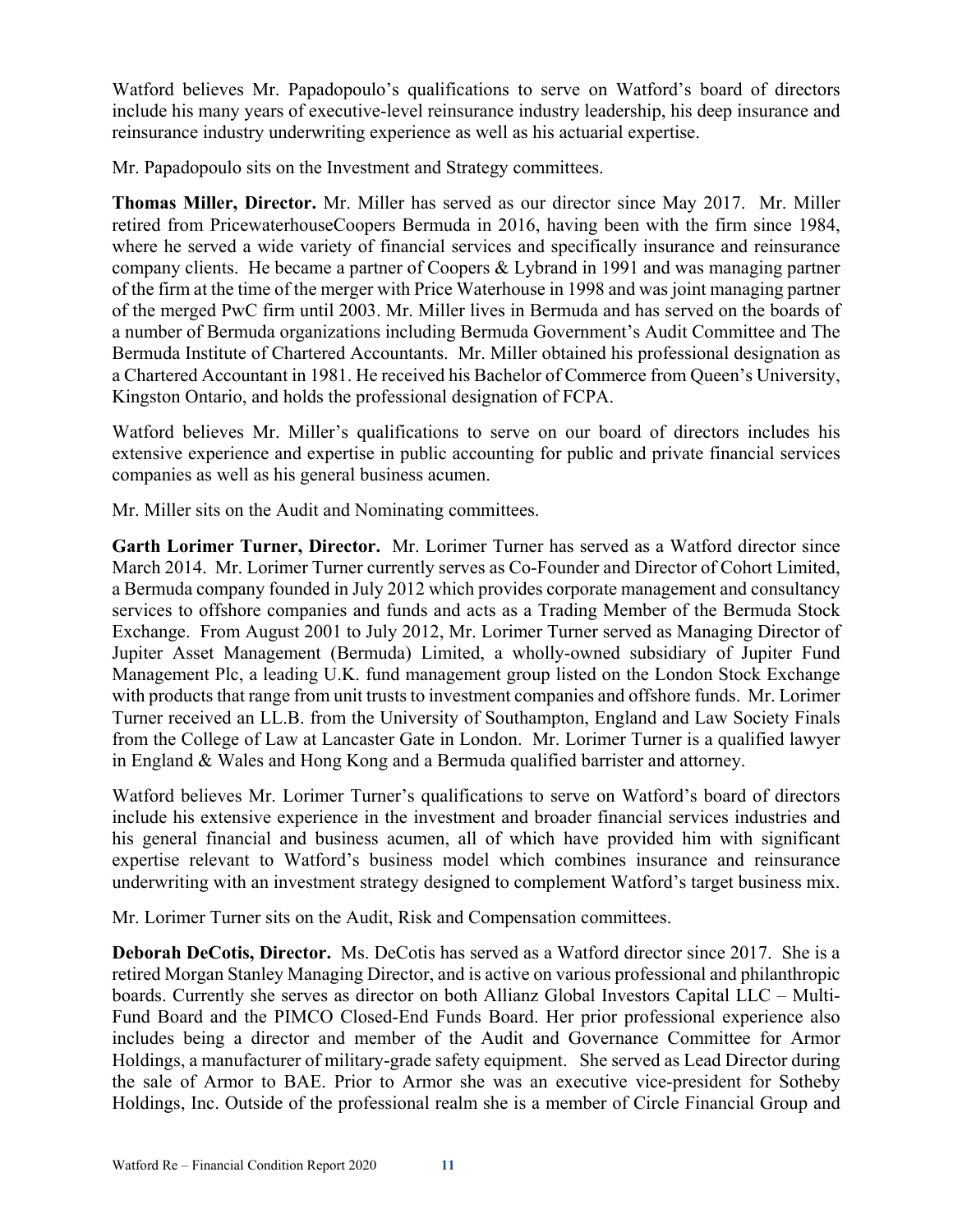the Council of Foreign Relations. She also recently ended her term as a trustee on the board of Stanford University, where she previously served on the Advisory Council of Stanford Business School and was trustee and Chair of the Stanford Business School Trust where she was a recipient of the John W. Gardner Volunteer Leadership Award. In addition, Ms. DeCotis completed her ten year term as co-Chair of the Special Projects Committee at Memorial Sloan Kettering Hospital, having served on that Committee for 28 years. Ms. DeCotis holds a BA in Mathematics from Smith College and an MBA from the Stanford Graduate School of Business, from which she graduated with distinction as a Miller Scholar (top 10% of the class).

Watford believes Ms. DeCotis' qualifications to serve on our board of directors include her many years of executive-level investment industry leadership, and her broad governance experience.

Ms. DeCotis sits on the Investments, Audit and Nominating committees.

**Betsy Gile, Director.** Ms. Gile has served as our director since September 2017. Ms. Gile retired from Deutsche Bank AG in 2005, where she served as Managing Director and Global Head of the Loan Exposure Management Group. She spent the first 24 years of her career at J.P. Morgan, where she was responsible for High Grade Credit Markets trading, Credit Portfolio Management, Corporate Lending and Credit Research in North America. She is currently a member of the Board of Directors of KeyCorp, a bank holding company, Deutsche Bank Trust Company of the Americas, a subsidiary of Deutsche Bank AG, and of various funds managed by BlueMountain Capital, a diversified alternative asset manager. She is the head of the Risk Committee at both KeyCorp and Deutsche Bank Trust Company of the Americas. Ms. Gile holds a Bachelor of Arts in Government and History from Dartmouth College, where she graduated Phi Beta Kappa, Summa Cum Laude.

Watford believes that Ms. Gile's qualification to serve on our board of directors include her extensive investment industry experience particularly as it relates to investment risk management.

Ms. Gile sits on the Investment, Risk and Compensation committees.

**Maamoun Rajeh, Director.** Mr. Rajeh has served as our director since March 2018. Since October 2017, Mr. Rajeh has served as the Chairman and Executive Officer of Arch Worldwide Reinsurance Group. Prior to October 2017, Mr. Rajeh served as President and Chief Executive Officer of Arch Reinsurance Ltd since July 2014. Prior to July 2014, Mr. Rajeh served as President and Chief Executive Officer of Arch Reinsurance Europe Underwriting Limited since August 2012. Prior to August 2012, he served as Chief Underwriting Officer of Arch Reinsurance Ltd. since November 2005, which he had joined as an underwriter in 2001. Prior to joining Arch Reinsurance Ltd., Mr. Rajeh served as an Assistant Vice President at Hart Re, a subsidiary of The Hartford Financial Services Group, Inc. Mr. Rajeh graduated from The Wharton School of Business of the University of Pennsylvania with a B.S. degree. He is also a Chartered Property Casualty Underwriter.

We believe Mr. Rajeh's qualifications to serve on our board of directors include his many years of executive-level reinsurance industry leadership and his deep reinsurance industry underwriting experience.

Mr. Rajeh sits on the Underwriting, Strategy and Risk committees.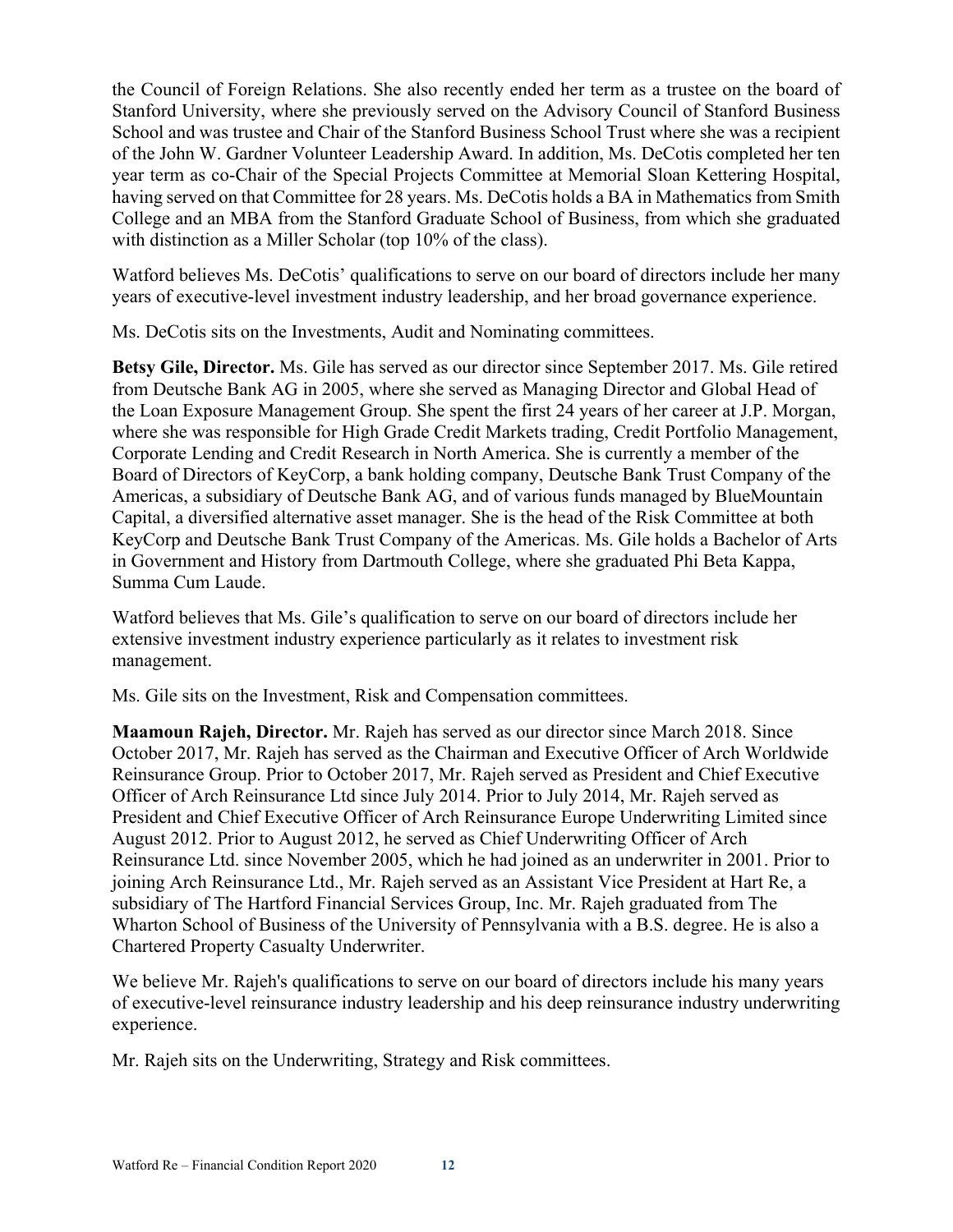**Robert Hawley, Chief Financial Officer.** Mr. Hawley has served as Watford's Chief Financial Officer since July 2015. Mr. Hawley has over 20 years of professional experience in public accounting and reinsurance. Prior to joining Watford, he held the position of Vice President, Corporate Treasury Manager at XL Group Ltd. from January 2010 to July 2014. At XL Group Ltd., he was responsible for capital and collateral management, including debt capital market and credit facility transactions. From 2006 to 2009, Mr. Hawley worked at Renaissance Re Holdings Ltd., Bermuda, as the Assistant Treasurer where his role included treasury, rating agency and investor relations management. From 2002 to 2006, he worked as Assistant Vice President, Account Executive at Marsh & McLennan Companies Inc., Bermuda and was responsible for management of several Fortune 500 captive insurance companies. Prior to that, Mr. Hawley was a Corporate Advisory Services Manager at KPMG LLP, London, Canada, from 1995 to 2002. Mr. Hawley is a Chartered Professional Accountant, Chartered Accountant and a member of the Chartered Professional Accountants of Ontario, Canada. Mr. Hawley received an Advanced Business Accounting Diploma from Fanshawe College, Ontario, Canada.

**Liz Cunningham, Chief Risk Officer.** Ms. Cunningham has served as our Chief Risk Officer since January 2020. Ms. Cunningham has over 15 years of experience in the insurance and reinsurance industry, with a focus on risk management. From 2016 to 2019 she served as the Chief Risk Officer for Nautilus Indemnity Holdings Ltd. and its subsidiaries. Prior to joining Nautilus, Ms. Cunningham was a partner at Deloitte and led the Actuarial, Risk and Analytics practice across Bermuda and the Caribbean region. Ms. Cunningham provided actuarial, risk and consulting services to insurance and reinsurance clients writing property, casualty and specialty coverages across the globe. From 2006 to 2009, Ms. Cunningham worked as a Financial Risk Manager in the Insurance & Investments division of Scottish Widows, part of Lloyds Banking Group in the U.K. She started her career in 2003 as an actuarial consultant with PwC. Ms. Cunningham holds a Bachelor of Science (Honours) in Actuarial Mathematics and Statistics from Heriot Watt University and a MBA from Edinburgh Business School. She is a Fellow of the Institute and Faculty of Actuaries (U.K.) and a Chartered Enterprise Risk Actuary.

**Laurence B. Richardson, II, Chief Operating Officer.** Mr. Richardson has served as Watford's chief operating officer since January 2017. From March 2012 to January 2017, he held the position of Senior Vice President – Capital Markets at Arch Capital Group Ltd., where he primarily focused on convergence transactions through which reinsurance risk is transferred to capital markets investors. In such capacity, Mr. Richardson was involved in the formation and launch of Watford. Mr. Richardson was seconded to Watford by Arch Capital Group Ltd. from July 2016 to January 2017. Prior to joining Arch Capital Group Ltd., Mr. Richardson held the position of Senior Vice President in the Ventures Group at Renaissance Re, which develops and structures non-traditional reinsurance products, makes strategic investments and creates and manages Renaissance Re's joint ventures and other managed vehicles, including Top Layer Re, DaVinci Re, Timicuan Re, Starbound Re-I, Starbound Re-II and Channel Re. Mr. Richardson had joined Renaissance Re in mid-2001. Prior to joining Renaissance Re, Mr. Richardson was an investment banker with over 15 years of experience in the structured products and securitization arena, having been employed at a number of nationally recognized Wall Street firms, including the investment banks of E. F. Hutton & Co., Donaldson, Lufkin & Jenrette Securities Corporation, and Alex Brown & Sons, Incorporated and prior thereto was an attorney with the law firm Thacher, Proffitt & Wood LLP. Mr. Richardson graduated from the University of Virginia with both B.S. and J.D. degrees.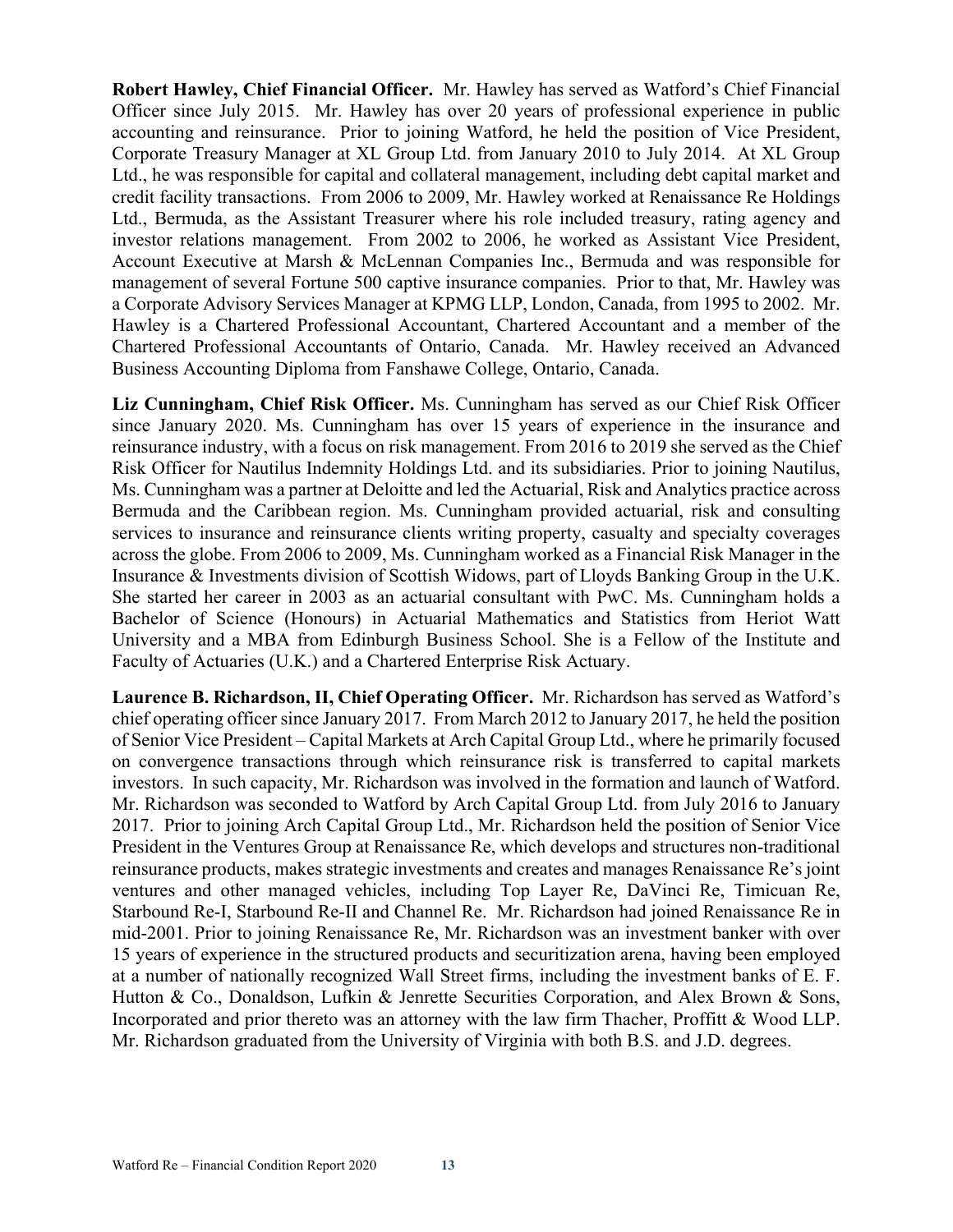**Alexandre Scherer, Chief Executive Officer of WSIC and WIC.** Alexandre Scherer is the head of Watford's insurance operations and has served as the President and Chief Executive Officer of WSIC and WIC since September 2015 and August 2016, respectively. Mr. Scherer has over 23 years of experience in the insurance and reinsurance industry, including 11 years with AXA Insurance Company, a subsidiary of AXA S.A., of which he served eight years as President, Chief Executive Officer and director, as well as three years as Executive Vice President and Chief Operating Officer. Mr. Scherer also served as President and Chief Executive Officer, as well as Executive Vice President and Chief Operating Officer, of AXA Liabilities Managers, Inc., a subsidiary of AXA S.A. specializing in non-life insurance and reinsurance legacy business acquisition and management. Prior to that, he served as Vice President, Alternative Risk Transfer Underwriter, as well as Risk Manager, at AXA Reinsurance Company. Mr. Scherer also served as Second Vice President of Sorema North America and Underwriter and Head of Alternative Risk Transfer of Sorema SA. Mr. Scherer holds a degree of Diplome d'Ingenieur from École Centrale Paris in France. He is a Qualified Actuary from the French Actuaries Institute (France) and a Member of the American Academy of Actuaries.

### **Remuneration**

When Watford established its remuneration programs, consideration was given to whether such programs align the interests of Watford's directors and officers with those of Watford's shareholders and whether such programs encourage unnecessary or excessive risk taking. Annual cash bonus awards focus on achievement of annual goals as well as both corporate performance measures and the executive officer's individual performance and are at the discretion of the Compensation Committee. Watford believes its compensation philosophy and programs encourage employees to strive to achieve both short- and long-term goals that are important to Watford's success and building shareholder value, without promoting unnecessary or excessive risk taking. Watford reviews its compensation policies and practices periodically to determine whether such policies and practices are appropriate in light of Watford's risk management objectives.

#### *Directors*

During the year ended 31 December 2020, the Group paid cash retainers to our independent directors for their service as members of the board of directors and any committees thereof. In addition, each independent director receives, as compensation for services as a director an annual grant of common shares pursuant to the 2018 Incentive Plan.

During the period up to his retirement as Chief Executive Officer, Watford did not pay any cash or equity compensation to Mr. Rathgeber as a director, as he was compensated as an employee of the Group. Watford also did not pay Mr. Papadopoulo or Mr. Rajeh any cash or equity compensation during the year ended 31 December 2020.

All directors were reimbursed for reasonable out-of-pocket expenses incurred for their service as members of the Board of Directors and any committees of the Board of Directors.

#### *Executives*

For the year ended 31 December 2020, Watford's executive officers were paid a base salary, an annual performance-based bonus which varies with the individuals' performance, and pension and other benefits. Such amounts are approved by the Compensation Committee.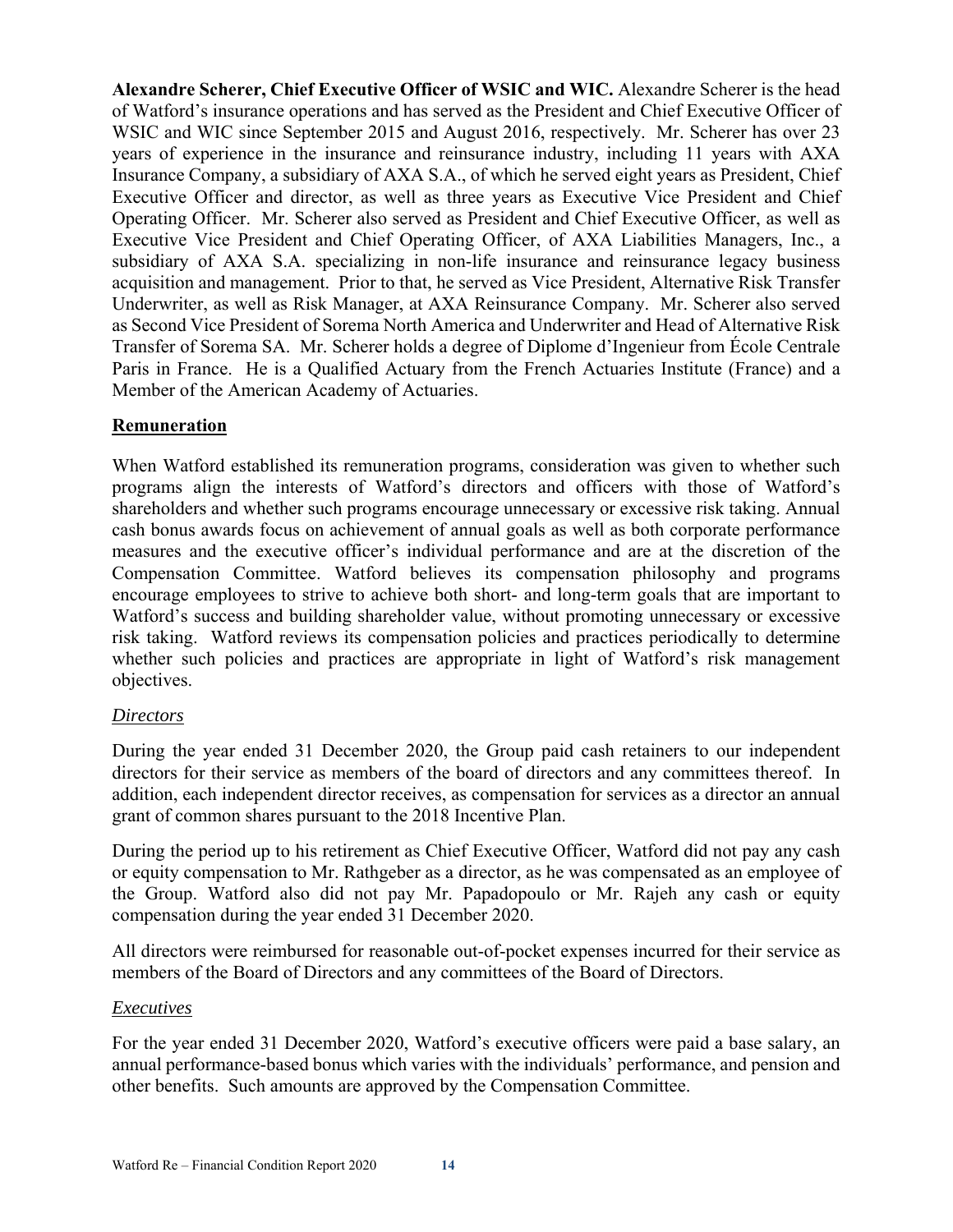Watford offers a retirement plan to all employees (including our named executive officers) for retirement savings. The plan qualifies under both the IRS regulations related to 401(k) plans for employees who are U.S. taxpayers and under the Bermuda pension regulations for non-U.S. employees. Under this plan, employees are allowed to defer and invest up to 100% of their cash earnings, subject to the maximum 401(k) contribution amount (which, in 2020, was \$19,500 for those under 50 years of age and \$26,000 for those 50 years of age or older). Contributions can be invested in a diversified selection of mutual funds. In order to encourage participation and to provide a retirement planning benefit to employees, we also provide a discretionary retirement contribution to each employee's retirement account as a form of matching, and a profit-sharing contribution of 4% of an employees' eligible compensation, provided that profit share contributions are limited to the lesser of 4% of an employee's compensation or, in 2020, \$9,000. All new employee contributions are fully vested immediately upon entry to the plan.

## **Material transactions with shareholder controllers**

Arch Reinsurance Ltd. ("ARL") is party to certain quota share agreements with one or more of Watford's operating subsidiaries and also owns approximately 12.6% of the outstanding common shares of WHL as of 31 December 2020.

In addition, WHL has a long-term services agreement with Arch Investment Management Ltd ("AIM") to manage a portion of our investment grade portfolio.

### **Risk Management and Solvency Self-Assessment**

The following narrative provides an overview of the Group's Risk Management Framework ("Framework"), which describes the Group's methodology for identifying, measuring, and reporting on the key risks affecting Watford. It outlines our approach to risk identification and assessment, and how risk management is implemented and integrated into the organizational structure of the business.

#### Description of Risk Management Process

Watford has developed its Framework and Risk Register to identify and assess the material risks faced by the Group. Watford has produced an enterprise-wide risk assessment which details all of the significant risks facing the Group. This risk assessment was performed at the highest levels of the Group and involved input from the Board and senior management.

Watford's Framework and Risk Register lists the risks faced by Watford, as well as current and planned controls being implemented. The Framework documents Watford's Corporate Governance, Risk Management, and material risks.

The Risk Register has been developed to identify and assess the material risks faced by Watford in more granular detail than the Framework. This register contains the following:

- The Board Committee ultimately responsible for the risk
- The Risk Owner for each Risk
- A list of monitoring procedures for each risk, if applicable
- A list of mitigation procedures for each risk, if applicable
- A list of risk control procedures for each risk, if applicable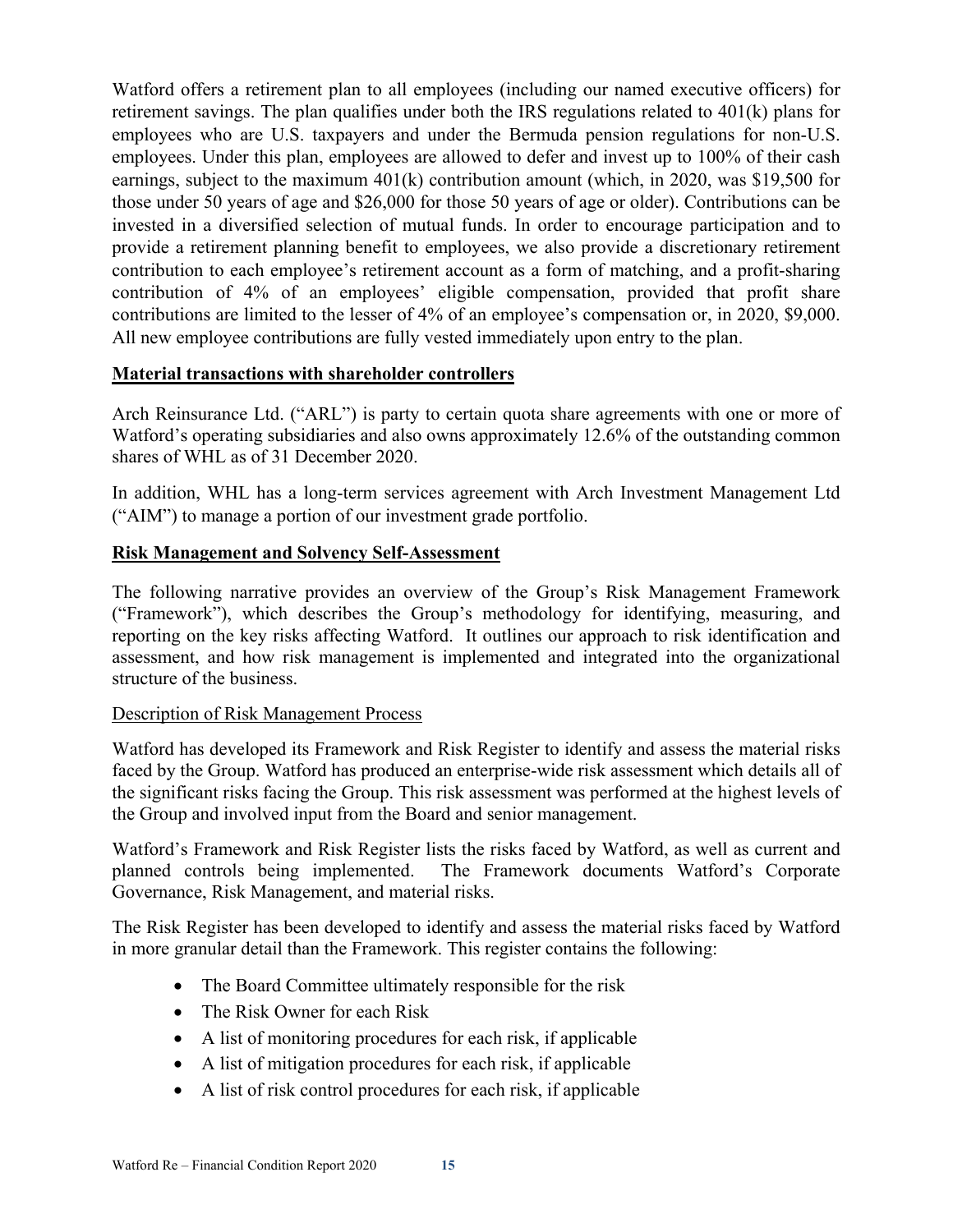The rating of each risk is derived from an assessment of likelihood and impact. This assessment is made at both an inherent level and after consideration of Watford's control environment, including mitigation techniques and controls in place at service providers.

The Risk Register is a key input into the risk management regime, and any material changes in the underlying risks will be modelled for potential impact upon Watford's capital requirements. Such changes include, but are not limited to, changes in business mix, strategy and investment policy and investment performance. The rating of risks is considered by management on at least an annual basis and the rating for the most significant risks is reviewed by the Group's Risk Committee and presented to the Board of Directors.

The controls identified in the Risk Register to monitor, mitigate and control the risks facing Watford are reviewed for continued relevance and documented in the process documents for each function. Compliance with the components of these controls is verified via the ongoing management reviews and Internal Audit reviews undertaken at Watford. This is undertaken on a group-wide basis and any issues are reported to the Watford board.

The Board of Directors have reviewed and formally approved the Risk Register, as well as provided input in the scoring of the risks faced by Watford. Working with the Board, Watford has established Risk Appetites for each material risk. Watford has put into place procedures for risk measurement, mitigation, and controls, as well as monitoring compliance with the Board's set Risk Appetite.

Watford's Risk Management Function is led by its Chief Risk Officer ("CRO") who is a member of the Executive Management team. The CRO performs regular risk reporting to the Board each quarter.

#### Implementation and Integration of Solvency Self-Assessment

Watford has built business processes that provide a forward looking analysis of our risks and capital management. Watford analyzes its exposure to adverse underwriting and investment scenarios on a regular basis. These tests help Watford quantify the magnitude of capital required under stressed scenarios.

Watford's Solvency Self-Assessment process includes:

- A quarterly estimate of single name concentrations within the underwriting portfolio, a quarterly estimate of the PMLs, quarterly estimates of Underwriting Stress scenarios, as well as annual estimates of various Lloyd's Realistic Disaster Scenarios ("RDS").
- Stress tests of it its investment portfolio under historical and hypothetical periods of investment market turmoil, and the effects on Watford's liquidity position.
- An annual planning analysis of our underwriting and investment activities, with quarterly monitoring and reforecasts presented to the Board. Watford has utilized the internal models calibrated to rating agency and regulatory requirements as part of our assessment of the capital requirements of our proposed business plans, and measures its projected forward looking capital adequacy and liquidity position in historical and hypothetical stressed scenarios.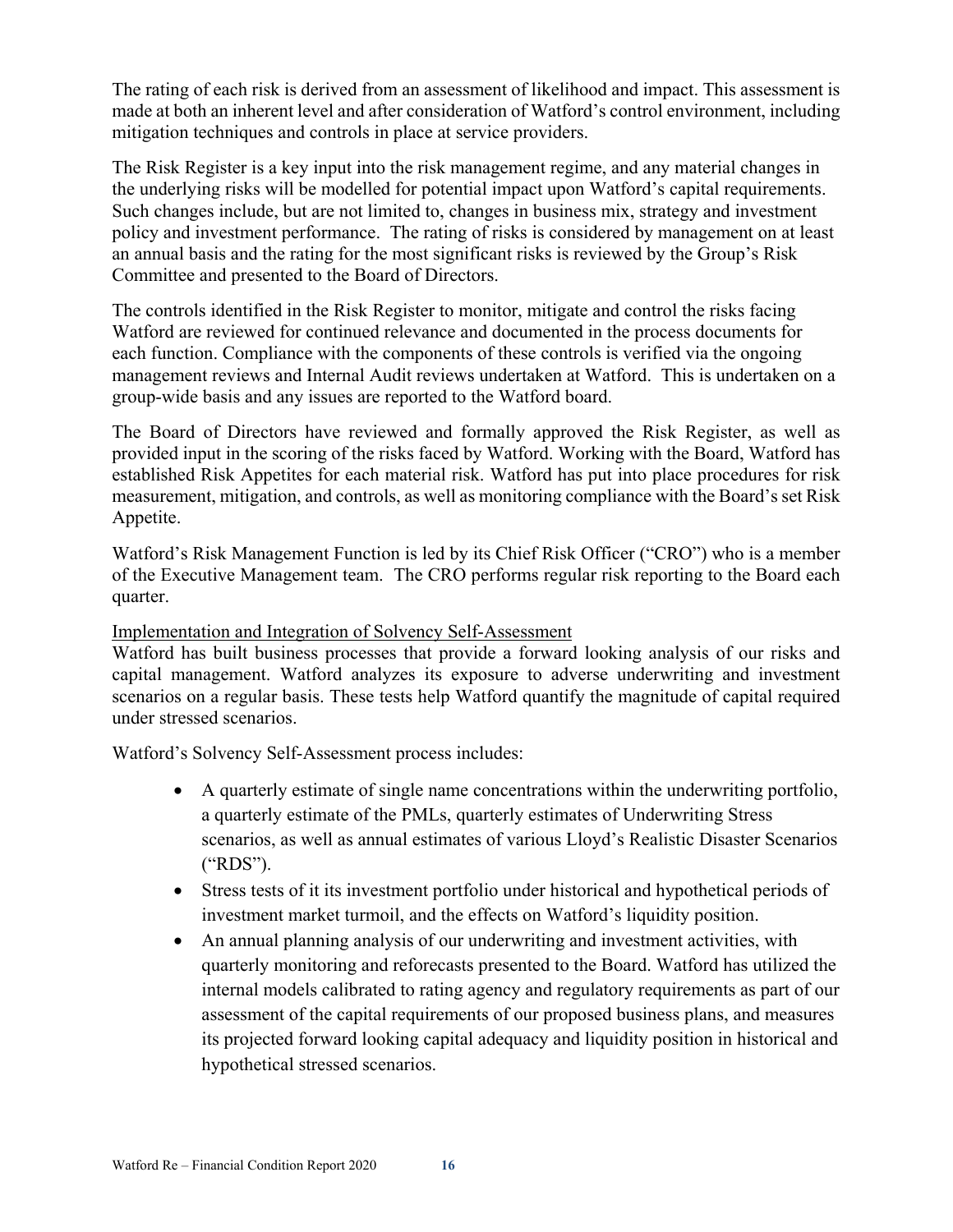Watford's annual business plan is prepared by the Group's senior management and is approved by the Board of Directors after review of the results of these solvency assessments. The approval of the 2021 – 2023 business plan has been deferred given the proposed Merger transaction however Management continue to undertake quarterly monitoring against the plan previously approved for financial year 2021.

Currently, the amount of capital required to cover our material risks is assessed through regulatory capital requirements, rating agency models, internally developed stress tests, internally developed default and recovery analysis for our credit investments, internally developed liquidity models and stress tests, and underwriting realistic disaster scenarios.

The risk management framework is designed to help Watford set a coherent risk management strategy and to enhance the likelihood of meeting its strategy. This framework has therefore been designed with the following objectives:

- Identify all significant risks assumed by Watford through its business, internal processes and relevant external environment.
- Measure identified risks on a consistent basis.
- Establish a set of responses to manage risks within the stated risk appetite and tolerances.
- Establish the principles by which Watford can evaluate the risk/reward trade-offs associated with key strategic and tactical decisions.
- Ensure return on capital goals are met through the efficient use and allocation of capital.
- Provide a regular assessment of Watford's solvency and liquidity through the use of quantitative metrics, including stress and scenario testing.

## **Internal Controls**

Watford maintains an effective internal control system, which includes administrative and accounting procedures, an internal control framework, appropriate reporting arrangements and a compliance function.

The Board is responsible for monitoring the establishment and maintenance of the system of controls used to assess and manage exposure to all areas of risk. The objectives of these controls are to ensure that Watford's risk strategy is maintained and risk remains within the appetite and tolerances approved by the Board.

As part of Watford's business model, many of the day-to-day operations are outsourced to third party service providers and the internal control environment has been structured to appropriately address the risks related to this business model. For more detail on the services outsourced, refer to the Outsourcing section below. All relevant controls in place at Watford's outsourced service providers have been included in Watford's Risk and Control Matrices to provide management oversight of all activities. Watford places reliance on controls that exist at the relevant third party providers and as such relies heavily on the internal audit function described below to review controls performed at these entities and perform on-site visits as required.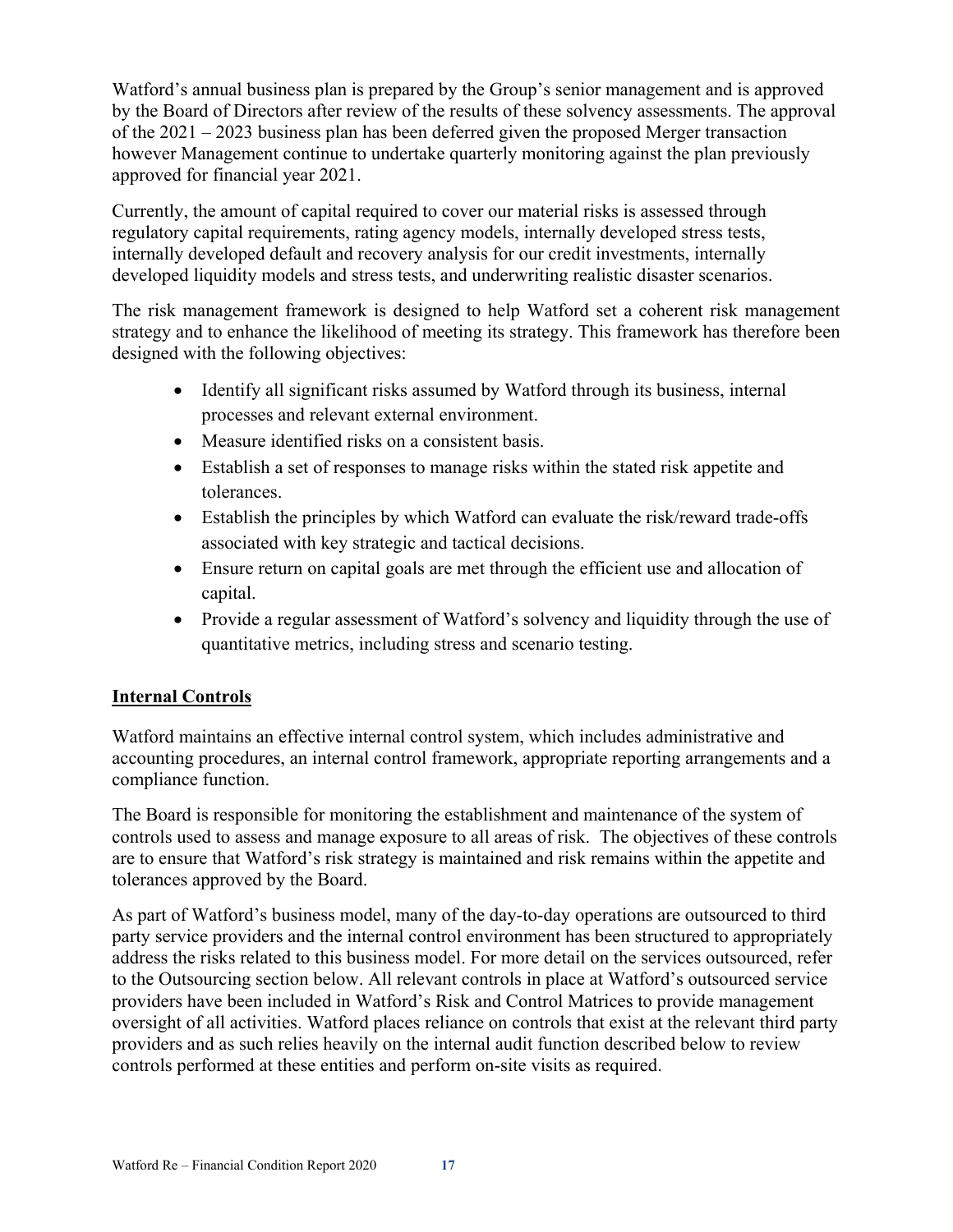Watford's Compliance Function is led by our Chief Operating Officer. The function has established a compliance program to ensure compliance with all relevant laws, legislation, regulations and guidance. Watford's Compliance Function assists the Board in achieving its overall strategic objectives by promoting a culture of integrity, ethical conduct and compliance with the laws, regulations and administrative provisions that affect Watford. The compliance function also is responsible for the ongoing assessment of any possible impact of changes in the legal environment on our operations and for the identification and assessment of Legal / Litigation risk and for monitoring adherence to certain elements of the risk management framework and reporting thereon to the appropriate forums.

The Board has approved the establishment of a compliance and ethics program to ensure that all companies within the group promote an organizational culture that encourages the highest standards of ethical business conduct and compliance with the Group's Code of Business Conduct, policy statements and any laws and regulations which govern the Group's business activities (collectively referred to as the "Compliance Program"). The Compliance Program is intended to ensure that all companies within the Group exercise appropriate due diligence to prevent conduct which is in violation of its Compliance Program, thereby protecting the Group's reputation and good name.

The requirements of the Compliance Program apply to all employees, officers and directors of the Group and, where appropriate, to agents of the Group.

## **Internal Audit**

The Group has outsourced its Internal Audit function to a third party who, along with their internal processes to ensure independence from the Group, has direct access to the Audit Committee, agree the audit plan with the Audit Committee, and provide findings reports from each audit for discussion at the Audit Committee. Internal Audit's primary objective is to work with management to identify and address risks relating to processes integral to the achievement of business objectives. The function serves as an independent and objective source of appraisal and assurance within Watford to support management, the Audit Committee and the Board of Directors in discharging their responsibilities. The Internal Audit function has direct and frequent communication with the Audit Committee where any issues identified are raised.

Internal Audit also assists management, the Audit Committee and the Board of Directors in evaluating the appropriateness and effectiveness of business processes, internal controls and the governance and risk management functions. Internal Audit also identifies process improvements, including those resulting from a changing operating environment and will make recommendations to management.

Internal Audit performs special examinations at the request of management, the Board and the Audit Committee.

Internal Audit performs a risk assessment on an annual basis to ensure that its work is focused on the key risks and how effectively management mitigates or manages these risks. Internal Audit evaluates all significant functions and bases its Annual Plan on a risk-based approach. As such, Internal Audit has sufficient knowledge and experience to provide insight into the effectiveness of the risk management system and is a key input into the system of internal control.

The Board of Directors has final responsibility, with delegation to the Audit Committee in the areas noted above. In respect of compliance with stated risk tolerances, the risk management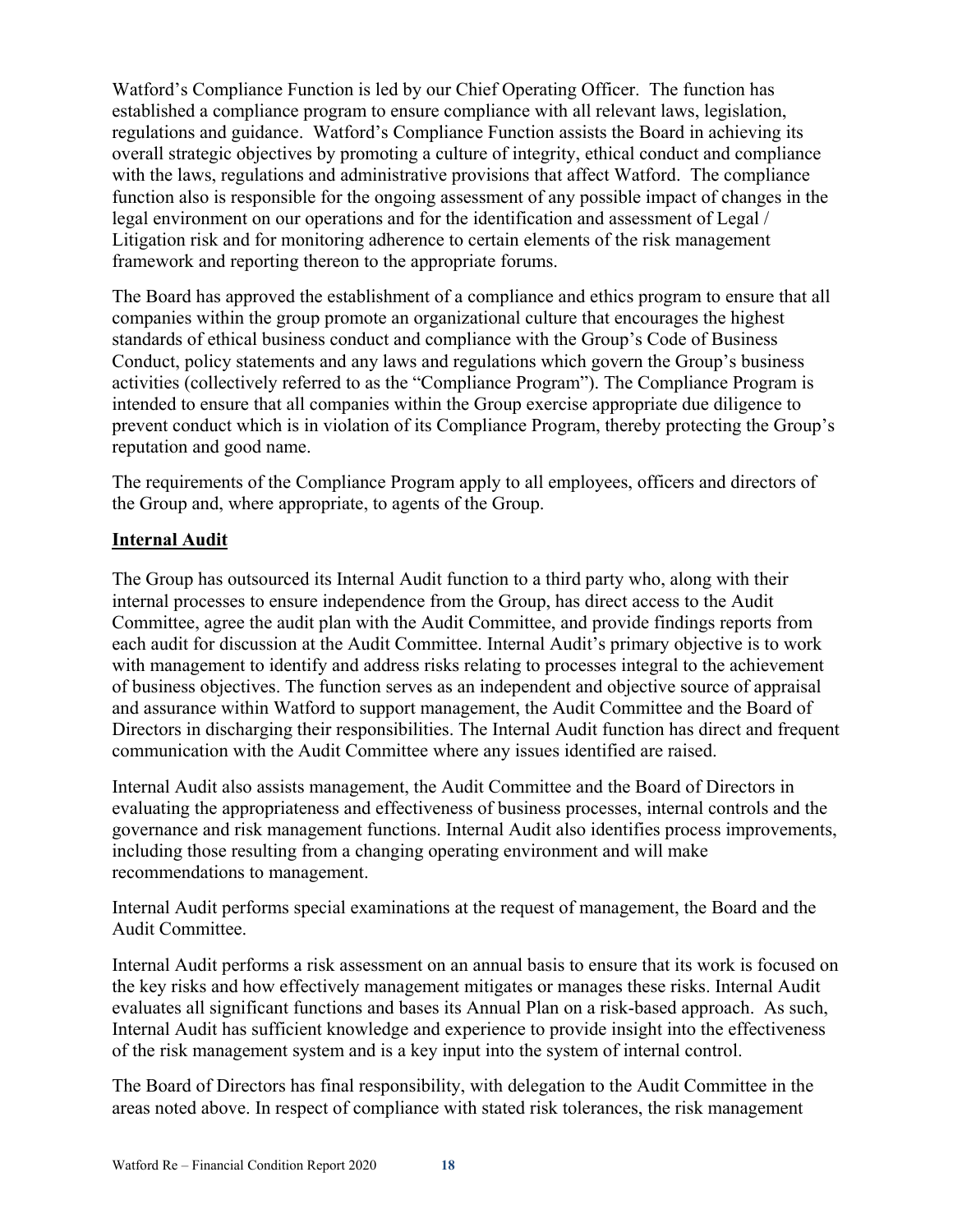function has responsibility for the identification and reporting of non-compliance, with much of the detailed work to review the effectiveness of risk controls delegated to the internal audit function, as well as through the reporting by the compliance function at key service providers.

Identification of risks as they relate to compliance with jurisdictional laws, regulations, policies and procedures, together with the appropriateness of the response to any risks identified, is a responsibility of the Chief Operating Officer.

## **Actuarial Function**

The Watford Actuarial function is responsible for:

- Performing loss liability estimates, including assessing the quality of underlying data
- Assisting in the execution of the risk management framework.
- Performing actuarial pricing analyses on assumed underwriting risks
- Provide support of financial information to the regulatory authorities

The day to day activities of the Actuarial Function is split between Watford and Arch as outlined in the Services Agreements. As part of the underwriting process, Arch actuaries are involved in the pricing of individual contracts. Procedures and controls surrounding these pricing mechanisms at Arch are reviewed by Watford CEO.

Also as part of the Service Agreements, Arch actuaries provide loss and LAE liability reserve recommendations on a contract by contract basis. These reserve recommendations are derived from the same policies and procedures that Arch utilizes for its own portfolio. Watford Management (CEO, CRO and CFO) discuss and review the reserve recommendations with the Arch actuaries and underwriters.

Further, Watford has employed an external third party actuarial firm to provide an independent loss reserve review on a quarterly basis and serve as the appointed loss reserve specialist for annual regulatory filings in Bermuda and the United States. The loss reserve specialist is responsible for providing a professional opinion on the reasonableness (or adequacy<sup>1</sup>) of the carried reserves.

Ultimate responsibility and oversight of the Actuarial Function is assumed by Watford management. Both the CEO and CRO are qualified actuaries.

The Actuarial Function is comprised of experienced individuals with in-depth knowledge of, and professional qualifications, in actuarial and financial mathematics. The Actuarial Function is structured appropriately given the nature, scale and complexity of the risks inherent in the Group's operations. This allows Watford to have a robust process for setting loss reserves, leveraging the established processes and procedures employed by Arch, making our own analyses and judgments, and through periodic reviews by external actuarial firms.

 $\overline{a}$ 

 $<sup>1</sup>$  The exact structure of the opinion as defined by local regulations.</sup>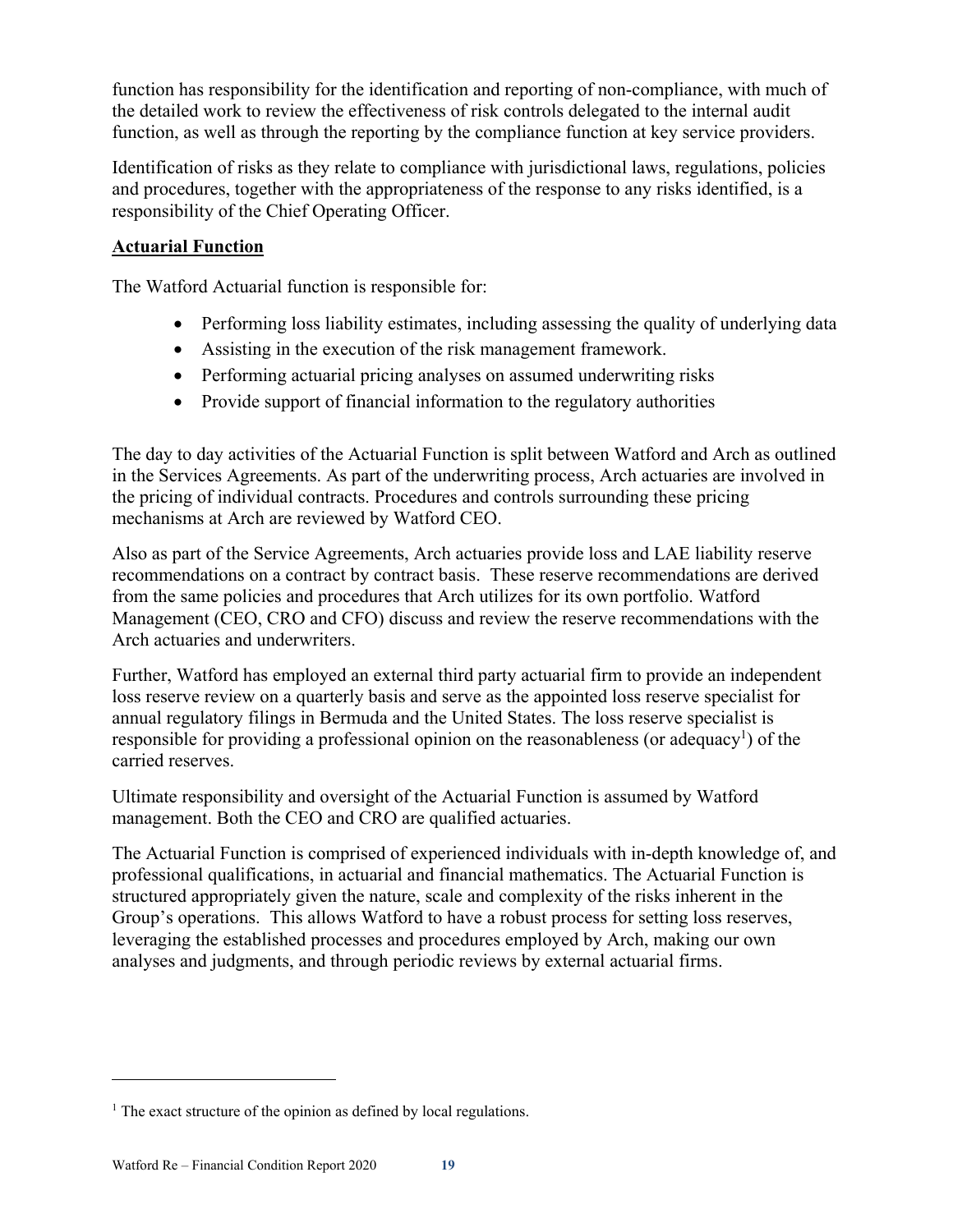## **Outsourcing**

Watford maintains a lean management team, and works closely with outsourced serviced providers to achieve our strategic goals. We outsource significant elements of our business to third party service providers. Key outsourced services include the following:

- Investment management services
- Investment accounting services
- Underwriting management services
- Internal Audit
- Loss Reserve Specialist (as discussed above)

For our underwriting operations, Arch provides underwriting services including sourcing and evaluating underwriting opportunities, claims-handling, loss control, exposure management, portfolio management and modeling, as well as statistical, actuarial, and administrative support services, in each case, subject to Watford's underwriting and operational guidelines and the oversight of Watford's senior management and Board of Directors.

In regard to our investments, HPS manages Watford's non-investment grade portfolio and a portion of our investment grade assets. AIM manages the majority of our investment grade portfolio with other investment managers also retained to manage some of our investment grade exposure, all are subject to Watford's investment guidelines and the oversight of the senior management and Board of Directors.

Watford outsources these functions in order to cost-effectively leverage the expertise and strong market positions of these trusted partners. Through Watford's association with Arch, we benefit from Arch's worldwide platform on a variable cost basis, thus avoiding the fixed expense of maintaining a multi-line platform for our underwriting operations. Similarly, we believe that the structure of the compensation we pay to HPS and AIM provides benefits to us both in terms of cost-effective access to the expertise required to execute our investment strategy and in aligning interests. Investment accounting services are performed by BlackRock.

Management ensures that any outsourced responsibilities are delegated and managed appropriately, with ultimate responsibility resting with the Watford Board.

Watford Internal Audit performs reviews of these controls on an ad-hoc basis to confirm that outsourced providers are acting as expected.

#### **Any other material information**

John Rathgeber retired as Chief Executive Officer on March 31, 2020, remaining as a director of the Company. Mr. Rathgeber served as a senior advisor to the Company from April 1, 2020 to June 30, 2020, and subsequently resigned as a member of Watford's board of directors on October 28, 2020.

There is no other material information in regards to the Group's governance structure that has not been included above.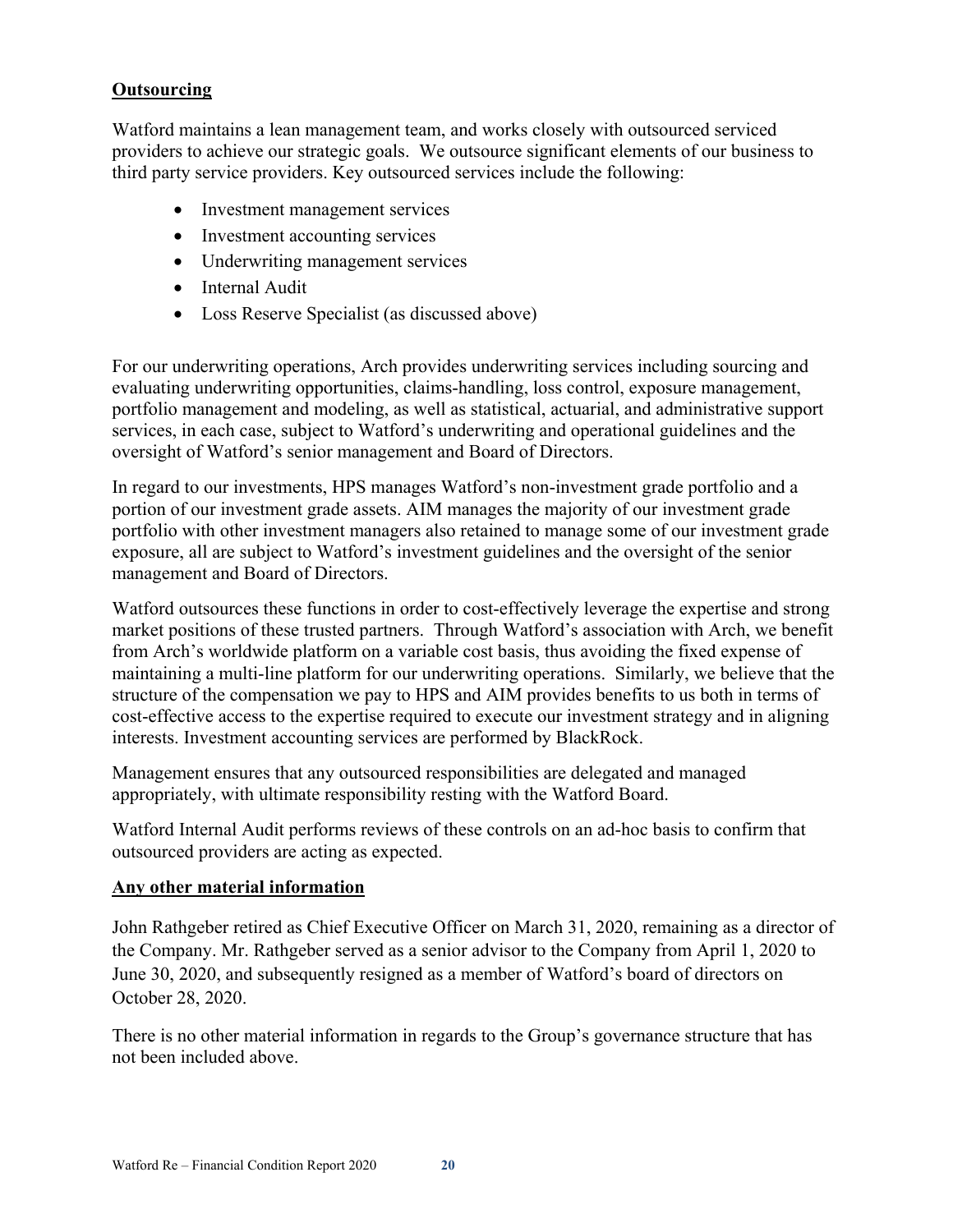## **Overview**

Watford's risk appetite framework provides an expression of the level of risk the Group is willing to accept in pursuit of its strategic objectives. The risk appetite framework provides quantitative and qualitative statements which are used to define the general attitude within the organization towards the desired level of risk. It not only supports the Group's risk management framework, it also enables us to make informed business decisions having regard to the key risks to which it may be exposed by such a decision.

## **Underwriting Risk**

Underwriting risk comprises Pricing Risk, Reserve Risk and Catastrophe Risk and manifests itself as the risk of loss, or adverse change in the value of insurance liabilities, due to inadequate pricing and/or loss-provisioning assumptions.

Pricing risk is defined as the risk that premiums plus any investment income earned thereon are not sufficient to cover losses when they come due in the future. If a contract is incorrectly priced at inception, then the total amount of revenue Watford ultimately collects related to that contract may not be sufficient to cover emerging claims.

Reserving risk is defined as the risk that loss reserves set aside by Watford in respect of insurance claims (whether actual reported or potential future claims) will not be sufficient to fully cover the ultimate claim amounts, and includes the risk of loss from the uncertainty around the timing of the claims payments.

Catastrophic risk is the risk of loss from infrequent, high-severity claims from natural or manmade disasters.

Watford understands the importance of proper pricing controls, risk selection, exposure monitoring and claims management in order reduce the underwriting risk to an acceptable level.

The Underwriting Committee and the Board retain overall responsibility to maintain adequate, sound and appropriate risk management processes and internal control mechanisms for the purpose of assessing and managing exposure to Underwriting Risk. The Board has delegated oversight of underwriting risk controls and day-to-day management of these risk controls to Arch. The Chief Risk Officer has been assigned the responsibility of monitoring Underwriting Risk.

The Group measures, manages, and reports on its Underwriting Risk in the following ways:

- Arch employs its established underwriting, pricing, and risk management procedures for the Watford portfolio on the same basis as it does for its own portfolio
- Watford and Arch have agreed a set of guidelines ("Underwriting Guidelines") pursuant to which Underwriting Risk is to be managed. The Underwriting Guidelines are monitored and reviewed to ensure compliance with Watford's objectives and risk tolerances set out therein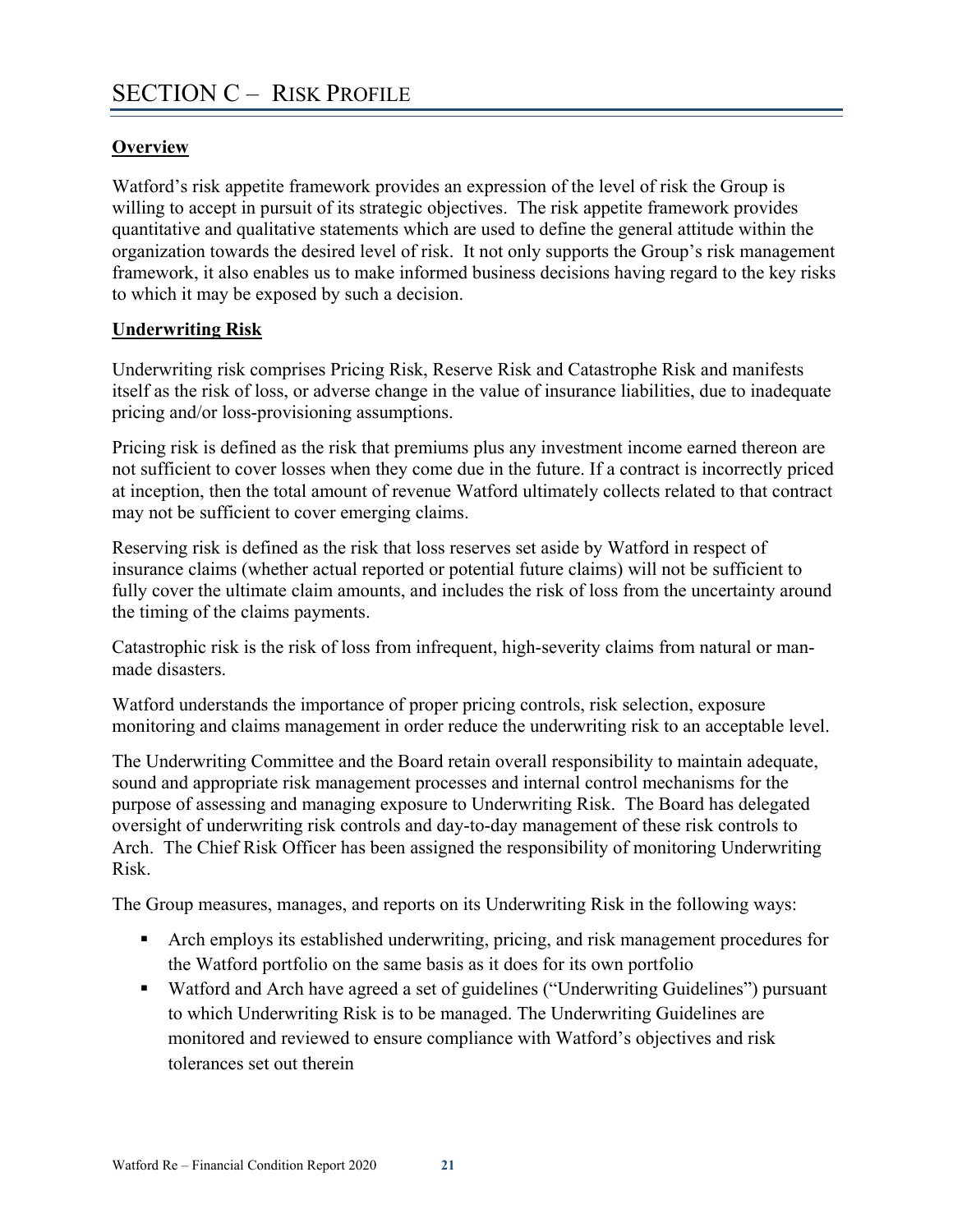- As part of the Services Agreement between Arch and Watford, there is regular reporting of individual bound contracts, Probable Maximum Losses for Property Catastrophe Exposures, Realistic Disaster Scenarios, and other data points.
- The Group conducts quarterly loss liability reviews reflecting the input from the Arch reserving process, our 3rd party actuarial firm, as well as our own analyses
- The Group measures and monitors the underwriting results utilizing its own procedures including risk aggregation, Watford specific underwriting stressed scenarios, and actual performance relative to expectations

Watford Internal Audit conducts periodic reviews and tests the controls in place at Arch and Watford in order to confirm their operational effectiveness. Watford management also maintains detailed Risk and Control Matrices to identify the population of controls in place at Arch and Watford.

## **Investment Risk**

Investment risk manifests itself as the risk of investment returns being lower than Watford's investment return targets, either through reduced market valuations of the investment assets or reduced income/yield from our investments, or a combination of the two factors, which is known as "total return". Ultimately, a failure of the total return from our investment portfolio might result in the inability to pay claims to policyholders. An assumed level of investment total return is a meaningful component in the original pricing of each contract and also in the estimation of the level of loss reserves necessary to cover expected future losses, and a shortfall in investment return (versus expectations) would have an adverse effect on Watford's results and potentially its ability to meet its obligations when they become due.

In addition, the risk of default (credit risk) of individual investments is an investment risk to which Watford is subject. Credit risk can arise from borrowers suffering business or financial stress, from increased debt service costs due to rising interest rates and many other factors.

In addition, the risk of default (credit risk) of investments is treated as an investment risk given the impact that widening credit spreads, obligor defaults and company failure can have on the investment portfolio. The risk of default of Watford's reinsurers is considered in a further section of this framework. Watford considers the implication of investment credit risk when evaluating concentration risk.

The Investment Committee and the Board retain overall responsibility to maintain adequate, sound and appropriate risk management processes and internal control mechanisms for the purpose of assessing and managing exposure to Investment Risk. The Board has delegated oversight of investment risk controls and day-to-day management of these risk controls to the relevant investment managers per investment management agreements. The Chief Risk Officer has been assigned the responsibility of monitoring Investment Risk.

The Group measures, manages, and reports on its Investment Risk in the following ways:

 Watford and its Investment Managers have agreed a set of guidelines ("Investment Guidelines") pursuant to which Investment Risk is to be managed. The Investment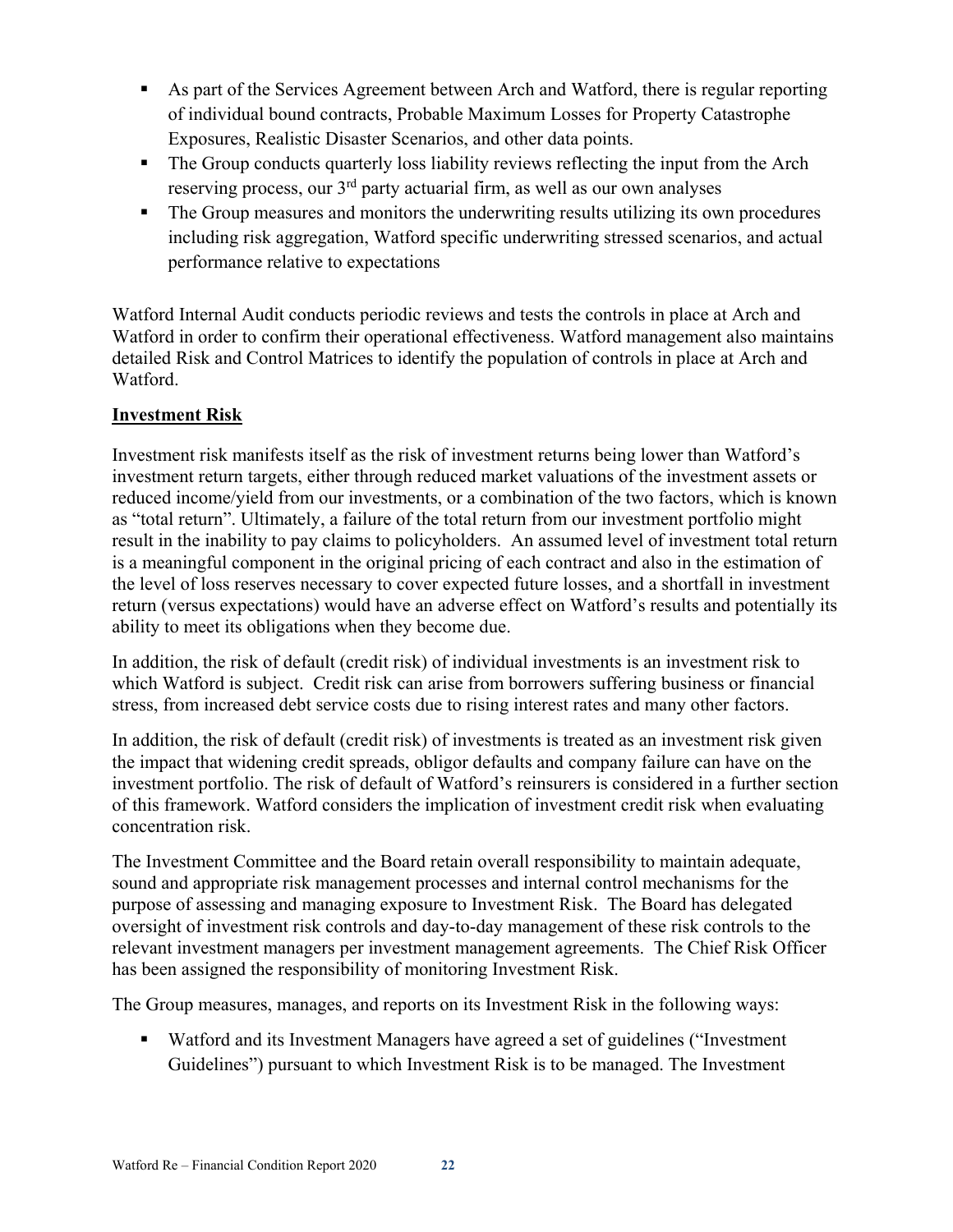Guidelines are regularly monitored and reviewed seeking to ensure compliance with Watford's investment objectives and risk tolerances set out therein.

- Watford's Investment Manager's employ their own established risk management procedures on the behalf of the Watford portfolio
- There is regular reporting to Watford by its Investment Managers on the performance, material positions and risk profile of the portfolios
- The Group regularly measures and monitors its Investment Risk across the enterprise including stress testing its market, credit, and liquidity risk as it relates to its investments

Watford Internal Audit reviews and tests the controls in place at HPS and Watford in order to confirm their operational effectiveness. Watford management also maintains detailed Risk and Control Matrices to identify the population of controls in place at HPS and Watford.

## **Liquidity Risk**

Liquidity Risk is the risk that Watford is unable to liquidate/sell investments at or near market value in a timely fashion in order to settle financial obligations as they come due. Watford views its liquidity risk across four dimensions:

- Funding Liquidity Risk the risk that Watford will be unable to meet cash, asset, margin, and collateral requirements of counterparties
- Asset Liquidity Risk the risk that Watford will not be able to execute a transaction at the prevailing market price because there is temporarily no demand for the deal
- Market Risk the risk that changes in financial market prices and rates will reduce the value of an asset or liability
- Reserve Risk Reserving risk is defined as the risk that reserves set in financial statements in respect of insurance claims are not sufficient to fully cover the claim amounts, and includes the risk of loss from the uncertainty around the timing of the claims payments

The Risk Committee and the Board retain overall responsibility to maintain adequate, sound and appropriate risk management processes and internal control mechanisms for the purpose of assessing and managing exposure to Liquidity Risk. The Board has delegated oversight of the risk controls and day-to-day management of these risk controls to the investment managers. The Chief Risk Officer has been assigned the responsibility of monitoring Liquidity Risk.

As part of its risk management program, Watford assesses its liquidity position as it relates to assets, liabilities, and collateral on a quarterly basis.

## **Credit Risk**

Watford considers credit risk in terms of the risk of default of insureds/reinsurers and reinsurance intermediaries. Credit risk of the investment portfolio is considered as an Investment, Liquidity, and Market Risk. As such Credit Risk relates to the risk of loss, or adverse change in financial condition, resulting from fluctuations in the credit standing of insureds and reinsurers.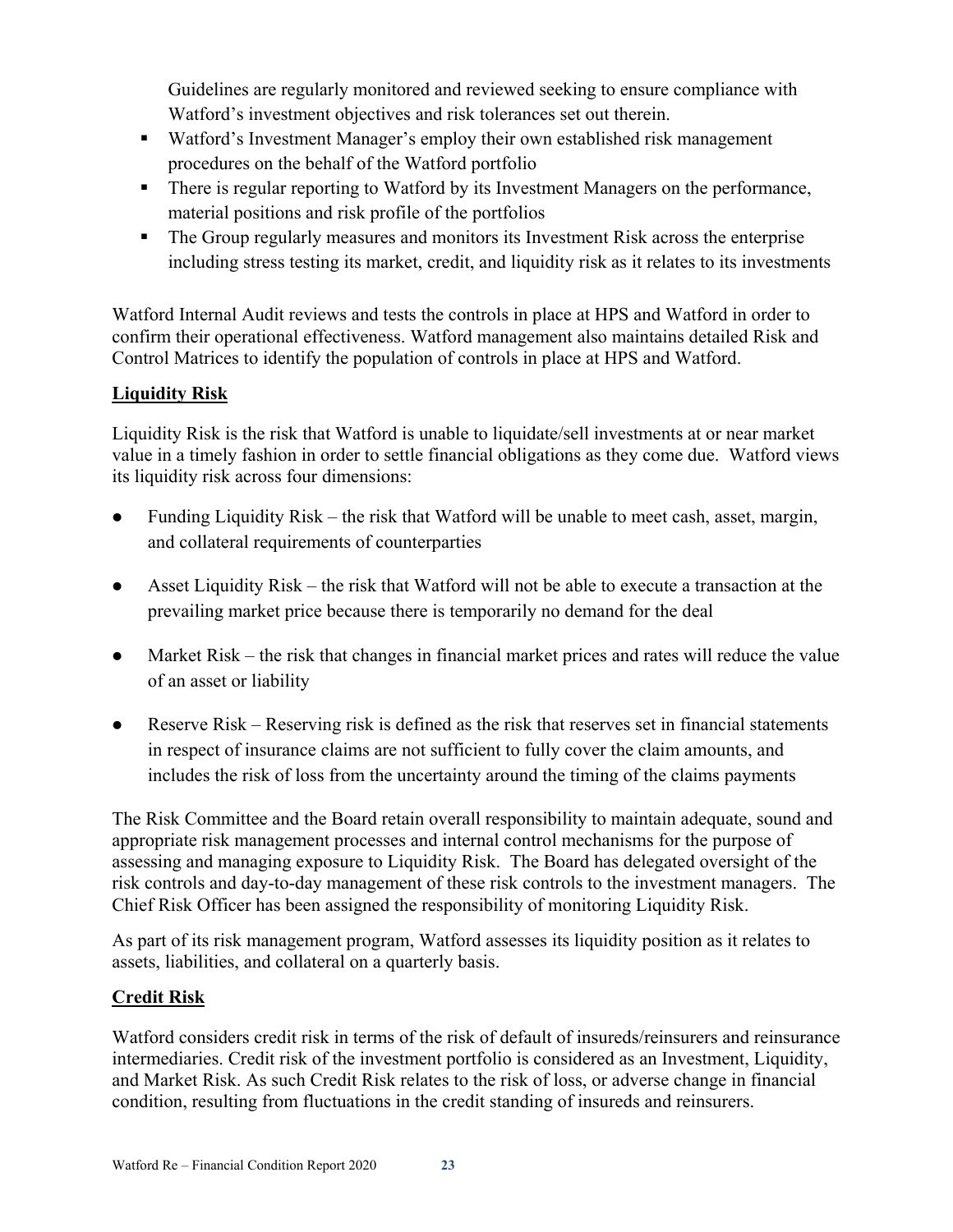Any change in the credit standing of Watford's insureds and reinsurers potentially affects the value of premiums receivable and reinsurance recoverable.

The Risk Committee and the Board retain overall responsibility to maintain adequate, sound and appropriate risk management processes and internal control mechanisms for the purpose of assessing and managing exposure to Credit Risk. The Board has delegated oversight of the risk controls and day-to-day management of these risk controls to Arch. The Chief Risk Officer has been assigned the responsibility of monitoring Credit Risk.

As part of the service agreement between Arch and Watford, Arch provides administrative services for the direct business, retroceded business from Arch entities, and any outward reinsurance purchased by Watford. A key monitoring procedure performed by Arch with respect to credit risk is an aged receivable report, which measures and tracks the magnitude and age of outstanding balances due to Watford by its cedants. In addition, Watford monitors its own outward reinsurance recoverable on a quarterly basis as part of its Risk Management Report.

At 31 December 2020 the majority of reinsurance recoverables for paid and unpaid losses were due from entities with a rating of A- or better from A.M. Best Company.

## **Operational Risk**

Operational risk presents itself as the risk of a loss from inadequate or failed internal processes, or from personnel and systems, or from external events. Watford also includes in Operational Risk the risk of loss resulting from failure to comply with laws as well as prudent ethical standards and contractual obligations. It also includes the exposure to litigation from all aspects of business activities.

The Risk Committee and the Board retain overall responsibility to maintain adequate, sound and appropriate risk management processes and internal control mechanisms for the purpose of assessing and managing exposure to Operational Risk. The Chief Risk Officer has been assigned the responsibility of monitoring Operational Risk.

Key business and systems processes are documented by Watford to confirm understanding. These processes include procedures around Human Resources, Business Processes, Information Systems, Fraud, and Insurance Distribution.

## **Reputational Risk**

We view Reputational Risk across four dimensions:

- Internal Reputational Risk the Group suffers adverse impact due to negative publicity or perception of the Group due to its own acts
- Service Provider Reputational Risk the Group suffers adverse impact due to negative publicity, perception, of its material business partners
- Rating Agency Risk the Group fails to understand the rating methodologies, does not execute its business plan, or otherwise fails to mitigate a risk in another area resulting in a negative watch or downgrade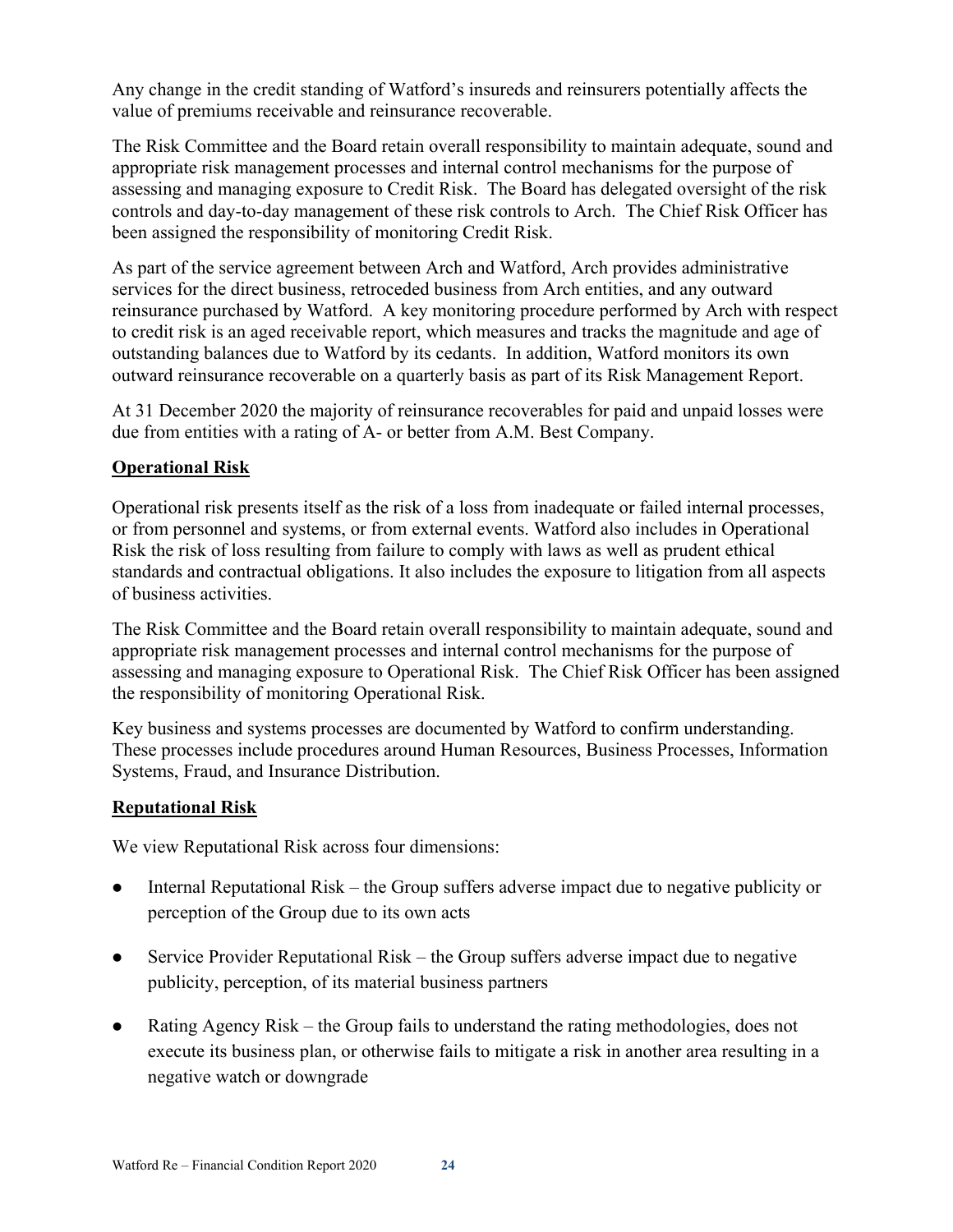Regulatory Risk – the Group fails to understand and comply with the legislative requirements or otherwise fails to mitigate a risk in another area resulting in a loss of its insurance license.

In attempting to manage reputational risk, the Risk Management Framework has been established to ensure that adverse impacts on Watford's reputation or credibility are appropriately monitored, controlled and mitigated.

Through our Risk Management process, we seek to avoid harming our brand and market credibility, our rating agency relationships, and our regulatory relationships.

The CEO and the Board are responsible for managing the firm's reputational risk. The Audit Committee and the Board retain overall responsibility to maintain adequate, sound and appropriate risk management processes and internal control mechanisms for the purpose of assessing and managing exposure to Reputational Risk.

Watford has regularly scheduled calls with rating agencies, regularly scheduled meetings with its Regulatory Authorities, and regularly scheduled meetings with its material service providers.

## **Risk Mitigation in the Organization**

Watford has developed a number of mitigation actions as discussed under each risk identified above. Mitigation strategies include the oversight of strategic partners in Watford's outsourced business model and rigorous review of the compliance with agreed guidelines. Watford's internal audit function will also review controls and escalate issues to the Audit Committee as required.

## **Material Risk Concentrations**

Under Watford's internal underwriting policy, it is required that management ensures there is not excessive exposure to risk concentrations. In conjunction with the contract reviews, the CRO collates and maintains data sufficient to assess the common risk drivers and monitor concentrations of risk. The Risk Management Report also contains a summary of the portfolio against the concentration limits and recommendations for any actions to be taken. Concentration limits in respect of the underwriting portfolio include limiting Watford's occurrence Probable Maximum Loss ("PML") from a property catastrophe by region and other single man-made disaster scenarios to a maximum of 10% of capital.

It is also possible for material risk concentrations to arise in investment portfolios without proper mitigation and oversight. In order to reduce these Watford limits single-name investment aggregations to a maximum of 7.5% of Long Market Value of the HPS non-investment grade portfolio as a whole.

Watford's portfolios are within these aforementioned concentration limits. Other underwriting stress and scenario test results are assessed and tracked quarterly in order to identify potential risk exposures by line of business. For lines of business where these tests are close to or exceed the 10% threshold, more detailed review and/or monitoring is undertaken. These metrics are separate from (but supplement) the concentration limits noted previously.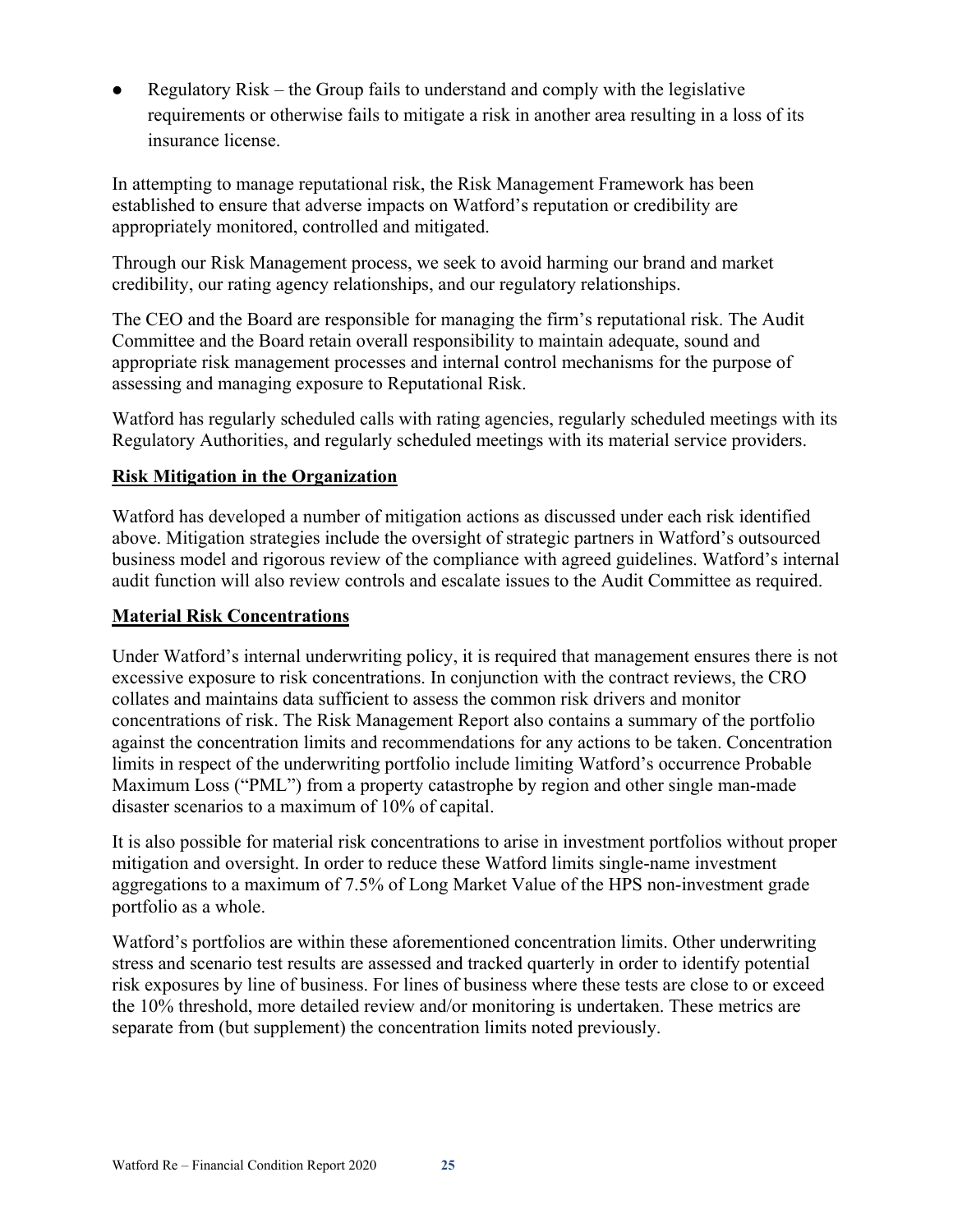## **Investment in Assets in Accordance With the Prudent Person Principles of the Code of Conduct**

Watford's portfolios are invested pursuant to investment guidelines formulated to complement the underwriting portfolio. We pursue a diversified insurance portfolio with a focus on medium and long tail casualty lines of business. The investment guidelines are monitored and reviewed continuously to ensure compliance with the investment objectives and risk tolerances outlined therein.

In all cases, Watford invest assets in accordance with the Prudent Person Principle. That is, the Board must discharge its duties with the care, skill, prudence and diligence that a prudent person acting in a similar capacity would use in the conduct of an enterprise of similar character and objectives.

## **Stress Testing**

Watford analyzes its exposure to adverse underwriting and investment scenarios on a regular basis. These tests help Watford quantify the magnitude of capital required under stressed scenarios. Our Risk Management processes include a quarterly estimate of single name concentrations within the underwriting portfolio, a quarterly estimate of the PMLs, and a quarterly estimate of Watford specific underwriting stressed scenarios. For investments, stress tests are performed on the results of the capital models on the pro-forma Group utilizing our budgeting analysis to ensure that risk in the investment portfolio is within internal tolerances. These stress tests focus on mark-to-market volatility in the investment portfolio. Additionally, we stress test our investment portfolio by estimating the valuation under both historical and hypothetical periods of investment market turmoil. These stress tests are presented to the Board on a quarterly basis. The results of our capital planning and stress scenario tests are important components of our management process.

Based upon these stress tests, the Group believes that it has sufficient capital and liquidity to comply with the contractual obligations of the organization and regulatory requirements upon experiencing losses within its risk tolerances.

Further, it should be noted that the normal course of our stress testing contemplated market turmoil as extreme as that experienced during Q1 2020 during the COVID-19 market disruption. Watford's actual experience and its results at Q1 2020 were within the modelled expectations.

#### **Any other material information**

There is no other material information in regards to the Group's risk profile that has not be included above.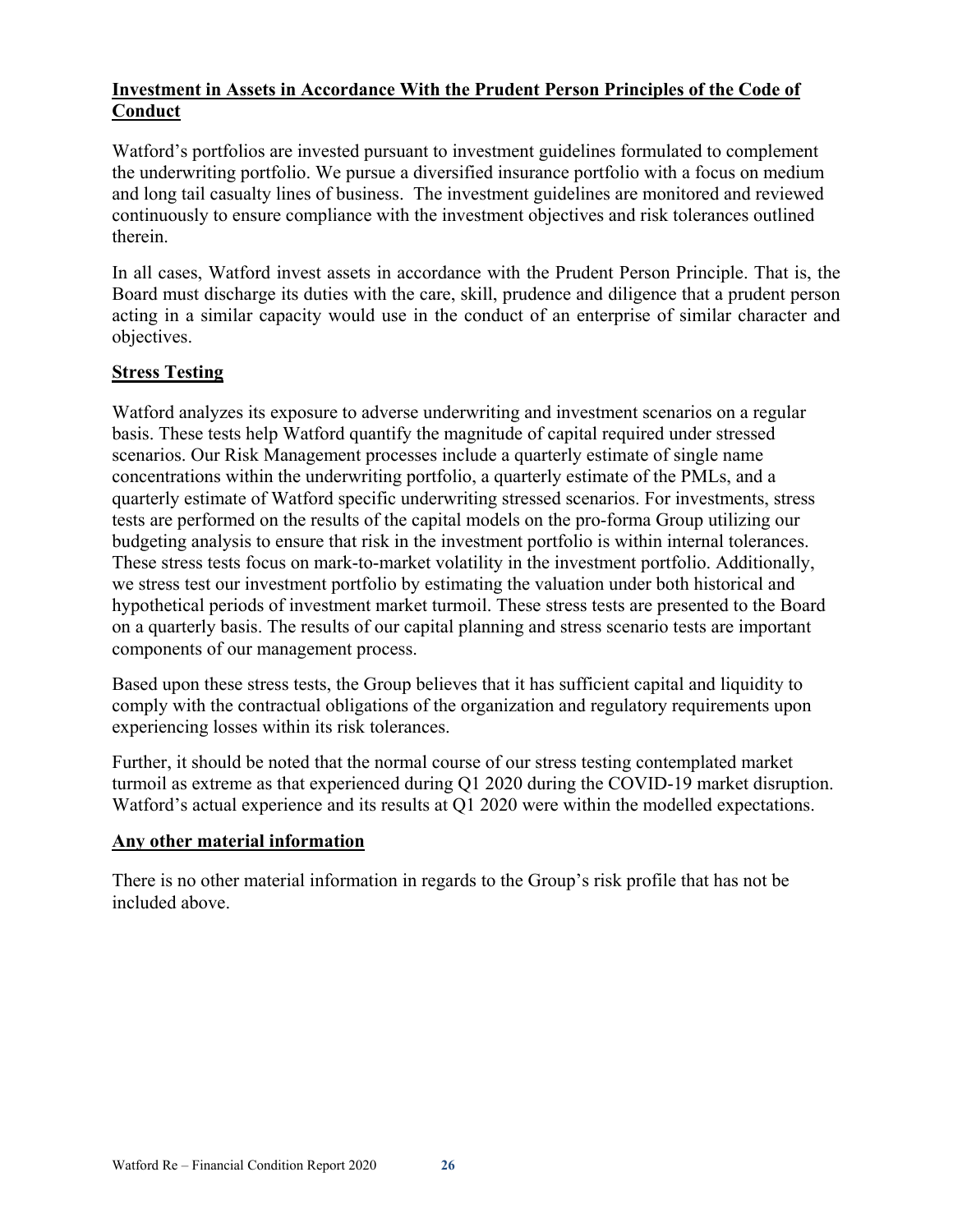## **Valuation Bases, Assumptions and Methods to Derive the Value of Each Asset Class**

The Group has used the valuation principles outlined by Bermuda Monetary Authority's "Guidance Note for Statutory Reporting Regime" for the reporting period's statutory filing. The economic valuation principles outlined in this document are to measure assets and liabilities on a fair value basis (which is the value that would be received upon the sale of an asset or paid to transfer a liability in an orderly transaction between open market participants at the measurement date). The fair value principles used for the assets are as follows:

Cash and Cash Equivalents – includes cash time deposits and investments maturing within three months. The fair value of these holdings is determined by using mark to market valuation, or quoted market prices in active markets for similar assets with adjustments to reflect differences if mark to market valuation is not possible, or mark to model valuation otherwise.

Fixed Income Securities – are valued in accordance with mark to market principles where possible or quoted market prices in active markets for similar assets with adjustments to reflect differences if mark to market valuation is not possible. For fixed income securities that are not actively traded and for which similar assets are also not actively traded, the Group uses its investment managers and/or pricing services to prepare inputs to assist the Group with mark to model valuations.

Equities and investment funds - includes common stock and preferred shares and are valued using the quoted market prices.

Accounts Receivable and Premium Receivable – are recorded at a fair value and balances due in more than one year have been discounted at the relevant risk free rate.

Derivative instruments- are valued at quoted market prices. In the absence of an active market, prices are based on observable market inputs.

#### **Valuation Bases, Assumptions and Methods to Derive the Value of Technical Provisions**

Insurance technical provisions are valued based on best estimate cash flows, adjusted to reflect the time value of money using a risk-free discount rate term structure with an appropriate illiquidity adjustment. In addition, there is a risk margin to reflect the uncertainty contained inherent in the underlying cash flows which is calculated using the cost of capital approach and a risk-free discount rate term structure. The discount rate term structures are prescribed by the Bermuda Monetary Authority for each reporting period.

The best estimate for the loss and loss expense provision is calculated by using United States Generally Accepted Accounting Principles (US GAAP) reserves as the starting point and then performing a series of adjustments:

- Removal of prudence margins
- Incorporation of expected reinsurance counterparty defaults
- Incorporation of events not in data (ENID)
- Other adjustments related to consideration for investment expenses.
- Discounting of cash flows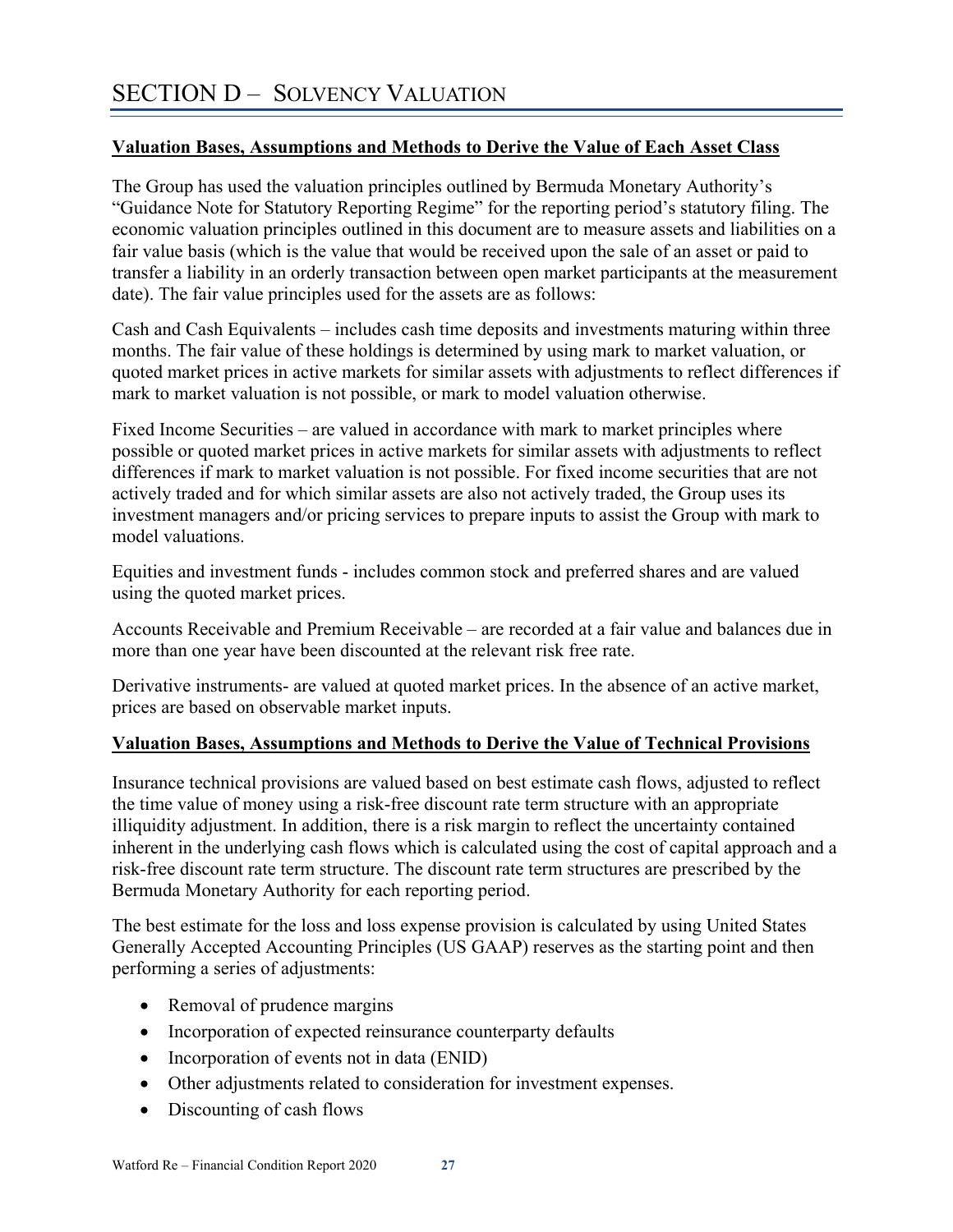The best estimate for the premium provision is calculated by using the unearned premium reserve on a US GAAP basis, adjusting for bound but not incepted business as at 31 December 2020 and applying expected future loss ratios, expense ratios and appropriate claims pay-out patterns to derive cash flows which are then discounted.

At 31 December 2020, the total Net Technical Provisions amounted to \$1,355,568,000 comprising of the following (on an EBS basis):

|                                                       | 2020            | 2019          |
|-------------------------------------------------------|-----------------|---------------|
| Net premium provisions                                | (25,217,000)    | (93,150,000)  |
| Net loss and loss expense provisions                  | 1,243,744,000   | 1,062,341,000 |
| Risk margin                                           | 137,041,000     | 120,793,000   |
| Total general business insurance technical provisions | \$1,355,568,000 | 1,089,984,000 |

## **Description of Recoverable from Reinsurance Contracts**

Recoverables from reinsurance contracts are based on principles similar to the gross best estimate and include reinstatement premiums required to be paid to the reinsurer, and expenses in relation to the management and administration of reinsurance claims. The balance is adjusted for counterparty credit rating based on rating agency and experience default statistics. Through reinsurance agreements with Arch and other 3<sup>rd</sup> party reinsurers, Watford cedes a portion of its premiums. At 31 December 2020 the majority of reinsurance recoverables for paid and unpaid losses were due from counterparties with a rating of A- or better from A.M. Best Company.

## **Valuation Bases, Assumptions and Methods to Derive the Value of Other Liabilities**

Similar to the valuation principles for assets, the Group's liabilities follow the valuations principles outlined by Bermuda Monetary Authority's "Guidance Note for Statutory Reporting Regime" which values liabilities at a fair value basis. All other liabilities are valued on a US GAAP basis and settlements not expected to be settled within a year are discounted using the prescribed discount rates provided by the Bermuda Monetary Authority as at 31 December 2020.

## **Any other material information**

There is no other material information in regards to the Group's solvency valuation that has not be included above.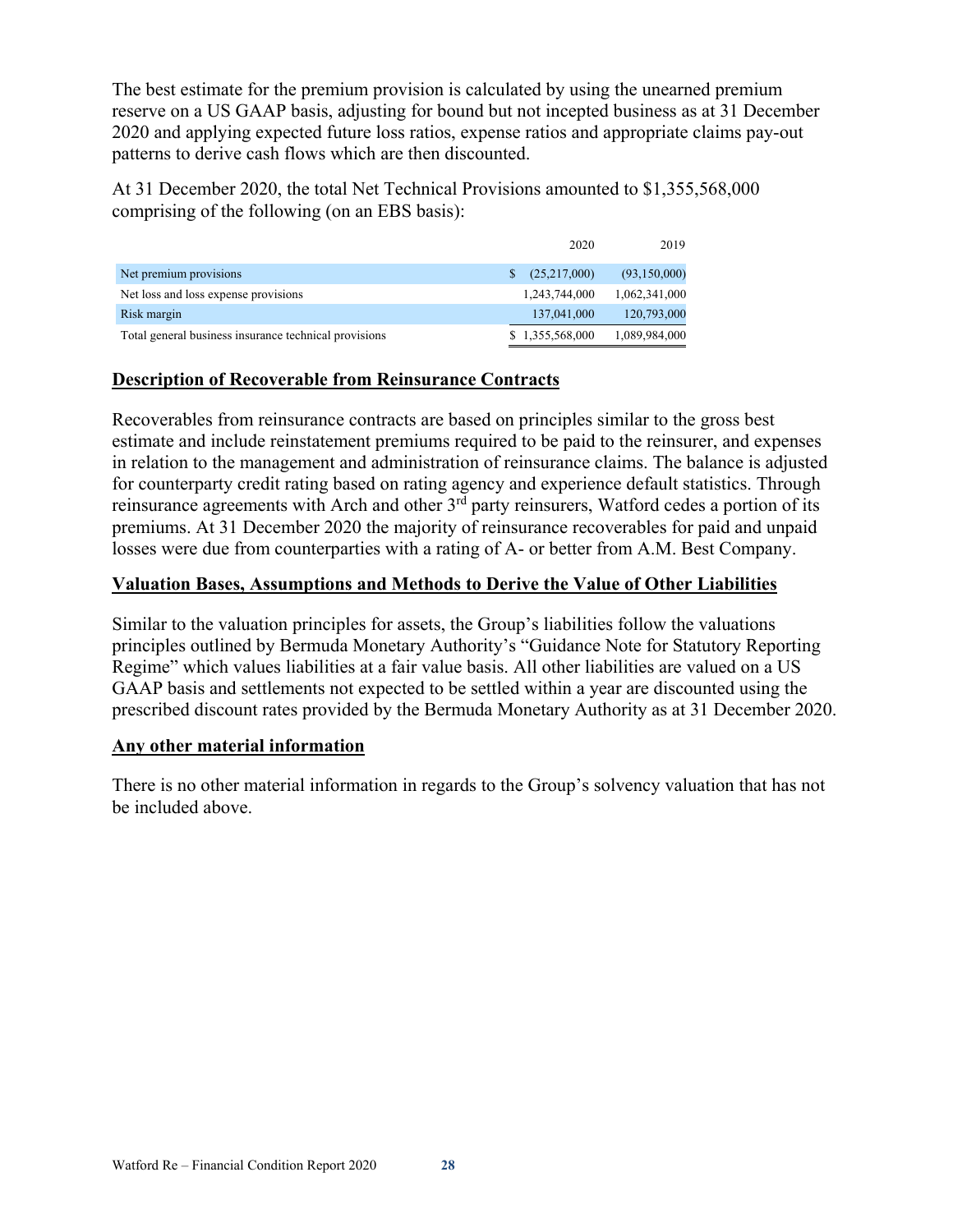## **Capital Management Policy**

The primary capital management objectives of the Group are to maintain a strong capital base to support the development of its business and to meet regulatory and rating agency capital requirements at all times. The Group strives to be efficient and prudent user of capital, maintaining target capital levels at or above those required for an "A-" rating from A.M. Best, and above requirements of our insurance regulators.

In addition to the common shares, contingently-redeemable preference shares and senior notes we issued, we have arranged credit facilities to support our business operations. We believe that we hold sufficient capital to allow us to take advantage of market opportunities and to maintain our financial strength ratings, as well as to comply with all applicable statutory regulations.

We monitor our capital adequacy on a regular basis and will seek to adjust our capital base (up or down) according to the needs of our business. As part of our capital management program, we may seek to raise additional capital or may seek to return capital to our shareholders through share repurchases, cash dividends or other methods (or a combination of such methods). Any such determination will be at the discretion of our board of directors and will be dependent upon our profits, financial requirements and other factors, including legal restrictions, rating agency requirements and such other factors as our board of directors deems relevant.

There have been no material changes to capital during the reporting period.

| Tier   | <b>Eligible Capital</b> | <b>Applied to Minimum</b><br><b>Margin of Solvency</b> | <b>Applied to Enhanced</b><br><b>Capital Requirement</b> |
|--------|-------------------------|--------------------------------------------------------|----------------------------------------------------------|
| Tier 1 | 847,189,000             | 847,189,000                                            | 847,189,000                                              |
| Tier 2 | 56,340,000              | 56,340,000                                             | 56,340,000                                               |
| Tier 3 | 172,689,000             |                                                        | 159,4730,000                                             |
| Total  | 1,076,219,000           | 903,529,000                                            | 1,063,002,000                                            |

At December 31, 2020 the Group's Eligible Capital was categorized as follows:

At December 31, 2020 the eligible capital for WRL was categorized as follows:

| Tier   | <b>Eligible Capital</b> | <b>Applied to Minimum</b><br><b>Margin of Solvency</b> | <b>Applied to Enhanced</b><br><b>Capital Requirement</b> |
|--------|-------------------------|--------------------------------------------------------|----------------------------------------------------------|
| Tier 1 | 1,089,565,000           | 1,089,565,000                                          | 1,089,565,000                                            |
| Tier 2 | 10,673,000              | 10,673,000                                             | 10,673,000                                               |
| Tier 3 |                         |                                                        |                                                          |
| Total  | 1,100,238,000           | 1,100,238,000                                          | 1,100,238,000                                            |

Tier 1 capital consists of capital stock, contributed surplus and statutory surplus.

Tier 2 capital consists mainly of the excess of encumbered assets vs. liabilities for WRL. For the Group, Tier 2 capital includes Watford's preference shares.

Tier 3 is the Senior Notes issued in July 2019.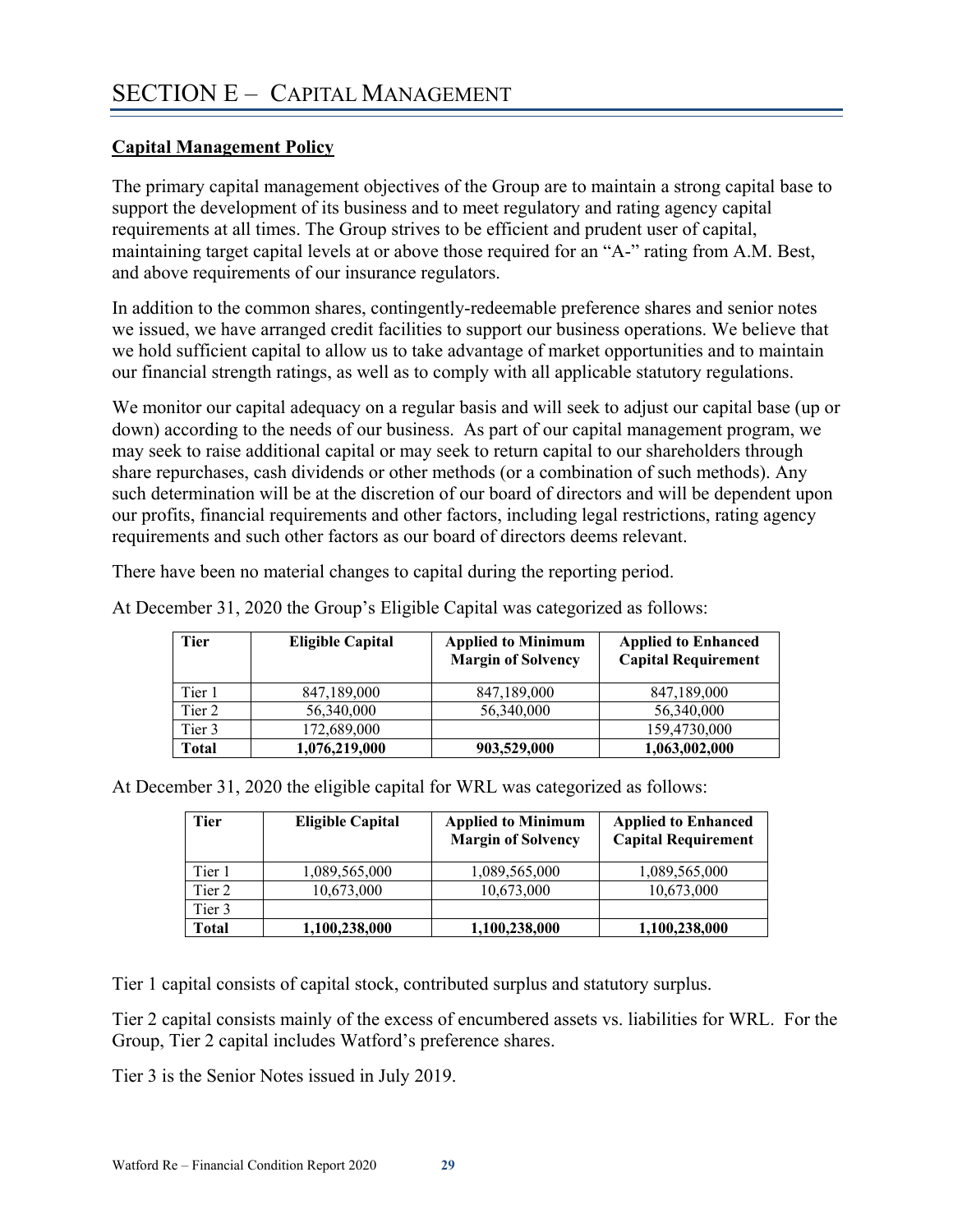## **Confirmation of Eligible Capital That is Subject to Transitional Arrangements**

Not applicable

## **Identification of Any Factors Affecting Encumbrances on Capital**

Watford utilizes letters of credit and trust accounts to meet collateral requirements and therefore is required to maintain assets on deposit to support its insurance and reinsurance obligations. Additionally, Watford maintains assets on deposit with various regulatory authorities to support our insurance business.

#### **Identification of Ancillary Capital Instruments Approved by the Authority**

Not applicable

## **Identification of Differences in Shareholder's Equity as Stated in the Financial Statements Versus the Available Capital and Surplus**

The following is a reconciliation of US GAAP shareholders' equity to statutory capital and surplus as of December 31, 2020.

At December 31, 2020 the reconciliation of the WRL equity:

|                                      | <b>December 31, 2020</b> |
|--------------------------------------|--------------------------|
| Total US GAAP Shareholders' Equity   | 1,190,378,000            |
| Non-admitted assets                  | (6,208,000)              |
| <b>Statutory Capital and Surplus</b> | 1,184,170,000            |

At December 31, 2020 the reconciliation of the Group equity:

|                                      | <b>December 31, 2020</b> |
|--------------------------------------|--------------------------|
| Total US GAAP Shareholders' Equity   | 993,742,000              |
| Non-admitted assets                  | (6,279,000)              |
| <b>Senior Notes</b>                  | 172,689,000              |
| <b>Statutory Capital and Surplus</b> | 1,160,152,000            |

#### **ECR and MSM Requirements at the End of the Reporting Period**

At December 31, 2020 the Group's regulatory capital requirements were assessed as follows:

Minimum Margin of Solvency: \$267,585,000 Transition Enhanced Capital Requirement: \$691,868,000 Enhanced Capital Requirement: \$739,611,000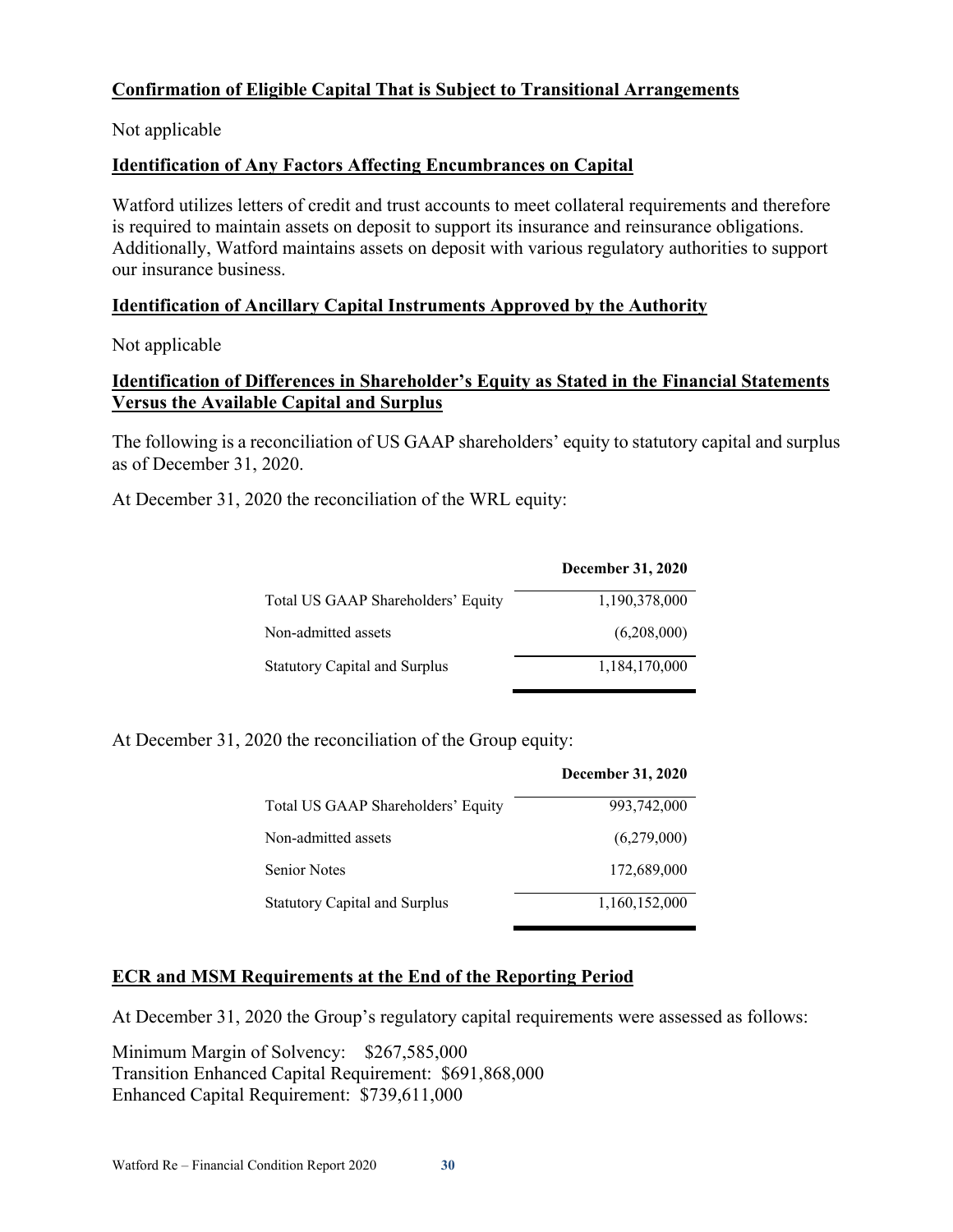The Group was compliant with the MSM and ECR requirement at the end of the reporting period.

At December 31, 2020 the WRL regulatory capital requirements were assessed as follows:

Minimum Margin of Solvency: \$253,600,000 Transition Enhanced Capital Requirement: \$691,238,000 Enhanced Capital Requirement: \$740,025,000

WRL was compliant with the MSM and ECR requirement at the end of the reporting period.

## **A Description of the Amount and Circumstances Surrounding the Non-Compliance, the Remedial Measures and Their Effectiveness**

Not applicable.

## **Where the Non-Compliance is not Resolved, a Description of the Amount of the Non-Compliance**

Not applicable.

## **Approved Internal Capital Model**

Not applicable as the Group has not applied to have its internal capital model approved to determine regulatory capital requirements.

## **Any other material information**

In the first quarter of 2020, the board of directors of the Parent authorized the Company's investment in its common shares through a share repurchase program under which the Company may repurchase up to \$50 million of its outstanding common shares (the "current share repurchase program"). During the first quarter of 2020, the Company purchased 127,744 shares at an average price per share of \$22.42 under the current share repurchase program.

As of March 31, 2021, approximately \$47.1 million of unused share repurchase capacity remained available under the current share repurchase program. Since the inception of the share repurchase programs through March 31, 2021, the Company has repurchased a total of 2.9 million shares. At March 31, 2021, the shares are held in treasury, at an aggregate cost of \$77.9 million (excluding transaction costs).

Repurchases of the Company's common shares and other share-based transactions are recorded at cost and result in a reduction of the Company's shareholders' equity in its consolidated balance sheets. The Company does not anticipate making any further repurchases under its current share repurchase program as a result of its pending acquisition by HoldCo.

There is no other material information in regards to the Group's capital management that has not be included above.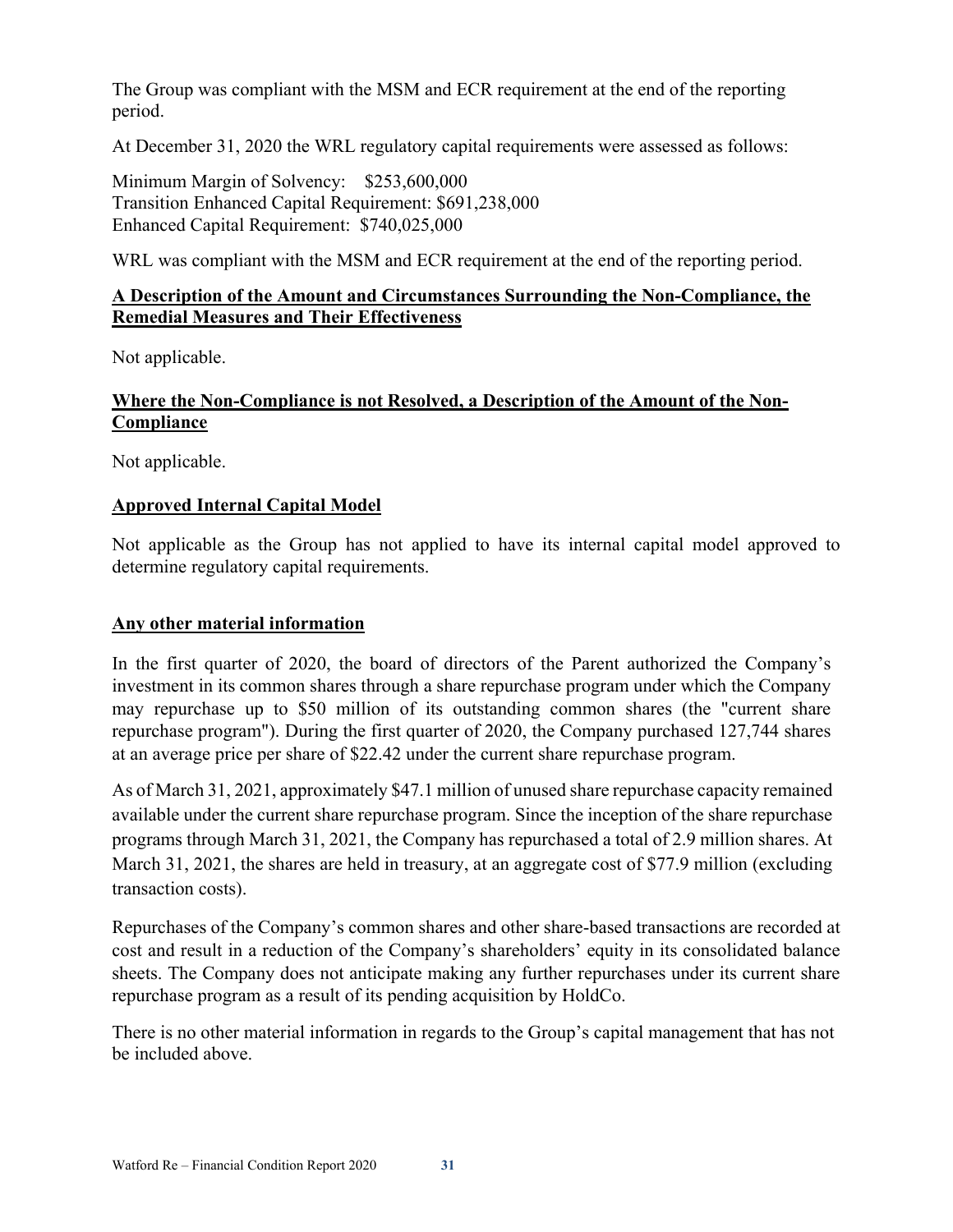On April 9, 2021, the Company completed its acquisition of 100% of the capital stock of Axeria IARD, a property and casualty insurance company based in France, from the APRIL Group. The total consideration paid was €45.1 million.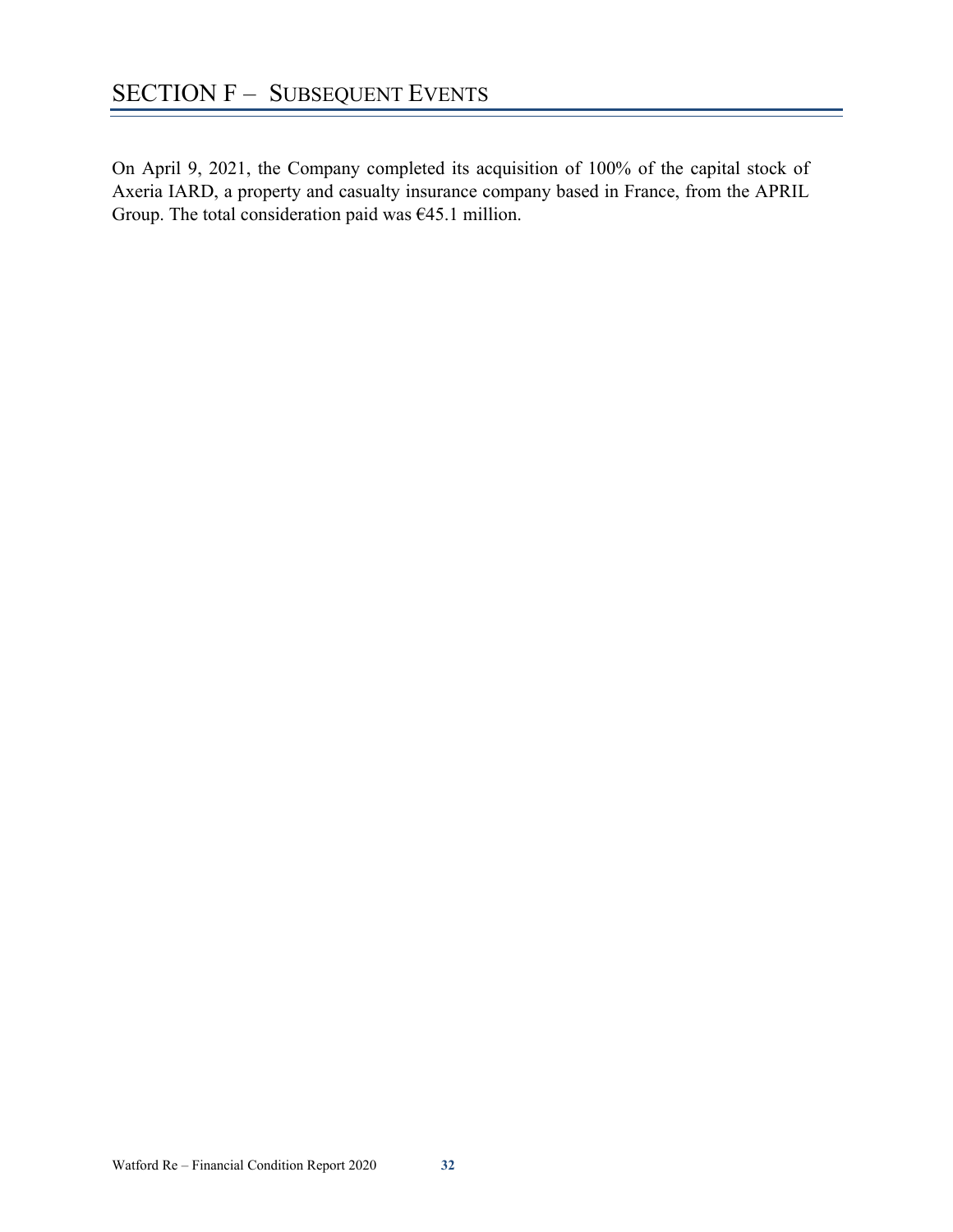## **DECLARATION**

To the best of our knowledge and belief, the Financial Condition Report represents the financial condition of Watford Re Ltd. and the Watford Group in all material respects

Eunningham

Jon Levy

Chief Executive Officer

Liz Cunningham

Chief Risk Officer